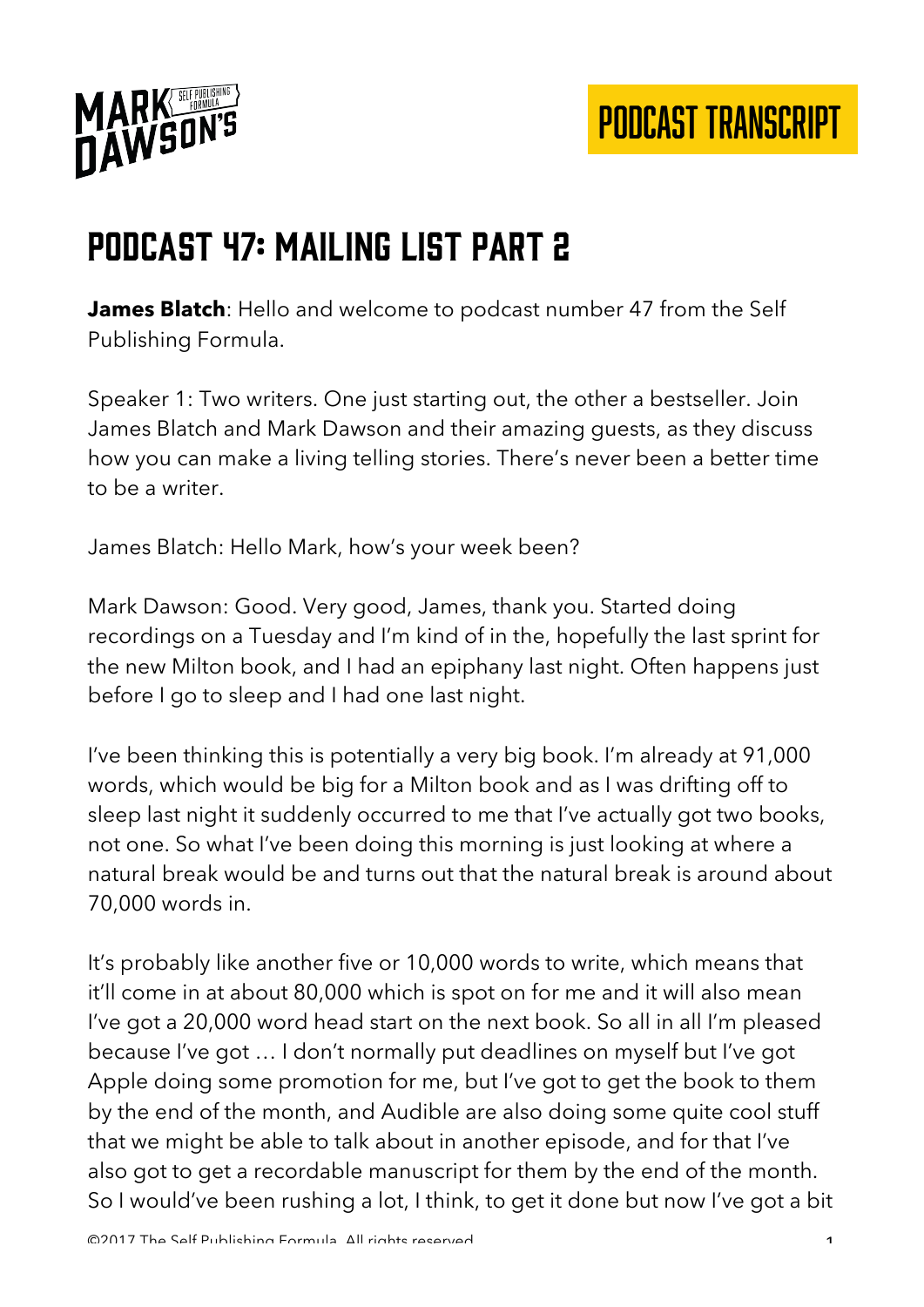

more time. I can concentrate on the quality and getting it up to the level I'm pleased and happy with. Generally speaking I'm in a good mood because it's been a good day so far.

James Blatch: Well that's a great thing to discover, isn't it, and there is a workload involved with books as we all know and to suddenly realize that not only have you got one book shaped in your mind, you've got a good head start on the next one. That's always a nice thing to hear. Out of interest, I think it's a really important thing to have a notepad and pen by the side of your bed because I do the same as you. I'll often do that but I'm really bad at doing it, so that's why I said last week I ended up using my Apple Watch to scribble some kind of note, which turned out to be useless, and emailed my wife. It's the only way I could think of getting something out of my brain and into somewhere that I'd remember it in the morning.

Do you have a notepad and pen by your bed?

Mark Dawson: No, I just use my phone. I'll just grab the phone and email myself or open a note app to do that. Obviously, a notepad is fine too. It's really weird. I was thinking about this morning. I often have ideas late at night as my brain is going into random mode. It flies around in all kinds of weird places and then I also have ideas when I have a shower in the morning. So I suspect that's because I've set myself a problem as I go to sleep, and then I kind of subconsciously solve that problem whilst I'm sleeping and I often have loads of great ideas first thing in the morning. And then the other time I also find I make a lot of progress is when I'm running. I think it's just because you're not really focusing on the problem ahead of you, you're just kind of working around the sides a bit. By approaching things in that kind of capacity sometimes you can surprise yourself with what you come up with.

James Blatch: Definitely. I definitely find running is very useful as well, particularly if you go in the morning. I did this morning. It's usually the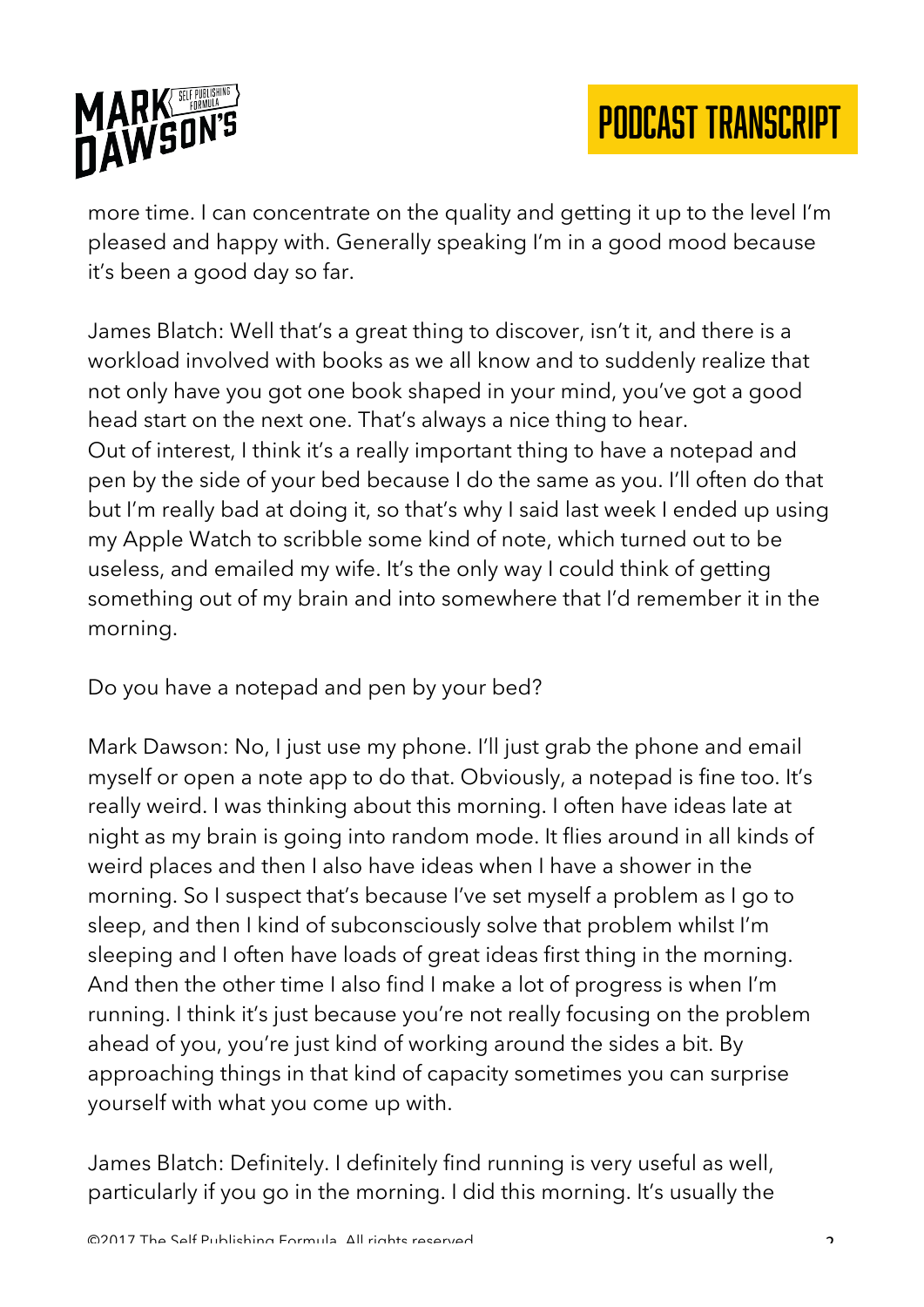

second half of the run as well. The beginning is still doing normal thinking which is quite short term, then if you run for half an hour or so, I think the last 15 minutes you've settled down a little bit and then the things start popping into your head.

Same thing that happens as you go to bed. So yes, the way the brain works, find out how yours works and try and make it work for you, I guess. I'm still keen on doing an episode on productivity, which we will definitely do at some point. The people who think about productivity think about this a lot, about how your brain works and the best way of making things work for you.

We're in the middle of our mailing list episodes, so we're doing three of these, really focusing on this core part of an author's life, which is your mailing list.

We should say, I think we can be honest about this, we had a Twitter interview during the week we thought would probably fit in here but it turned out to be really good, quite long, very detailed, and we've decided to make that its own episode. This is going to be a really good episode coming up in the near future.

It's not about paid advertising, it's about organic … Old style. Using social media, the bit for free, that you do. About how you can really make it work for you. We've got a cracking guest, somebody who's part of the SPF community who's really understood how to leverage Twitter for free, if you'd like, the organic side of it. We're going to package a giveaway with that as well, so that's going to be really good. That's going to come up in the future.

What we need to do is really focus on the key tenets of mailing list building. We started last week with the basics that you can do, again, for free, in setting yourself up. Mark set me a task, and he set you a task, so your task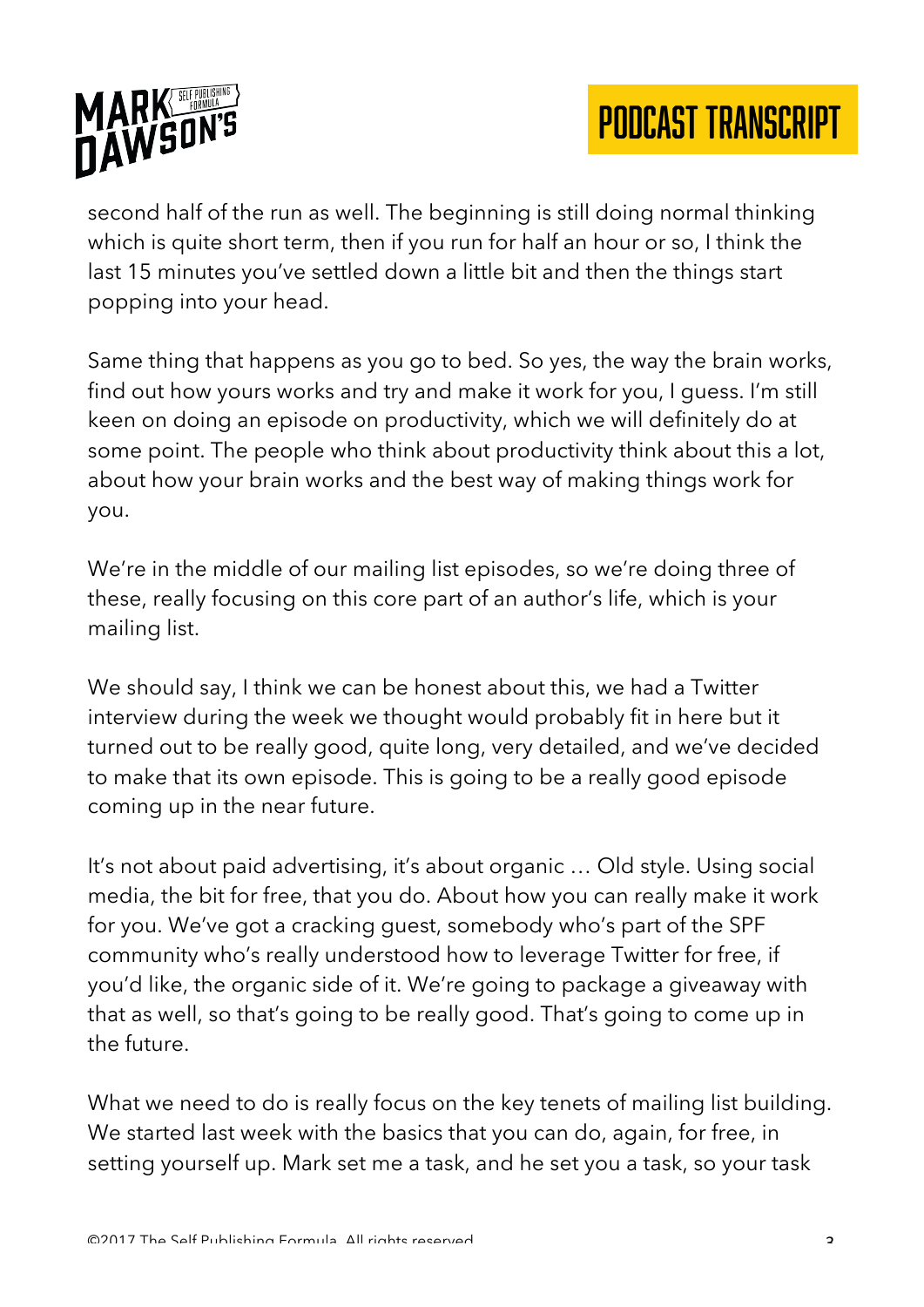

was to get ten … Was it ten we said to people, signups? By making these changes.

Mark Dawson: Yep.

James Blatch: You set me a rather lofty target of a hundred, and I'll tell you in a second how I've done on that. This week we're going to move on to paid advertising. I'll have an overview and a little bit of detail as well about the paid platforms, how they differ and where you should be looking at putting some money in.

Do you want me to tell you how I did?

Mark Dawson: Without further ado, drum roll please, maestro, let's see if you hit this supposedly lofty goal. I've probably gotten it whilst I was sleeping last night.

James Blatch: Yeah, you probably did. Well I did what you said. I went into Facebook and created the sign up … To make sure they were there and I put something on Facebook. I emailed about half my contacts list. I'm going to do the other half next week, I just decided to long list, it took me a long time.

I didn't think the email was suitable for all my friends but it was for … Because I've got quite a long, big contacts list so I did do that by hand and got bored at about K. So, I'll do the next one next week. It was great actually because I sent emails to people I don't see very often, including an RAF pilot, a guy who flew me actually in the Harrier back in the day, called Sean Bow who had became a very senior RAF officer and I met up with him for a drink about once every two years.

It was like a moment, thinking why didn't I have him on my list right from the beginning because he's the perfect person to talk about stuff. So, he gave me immediately a bit of banter back about … He said "I hope there's a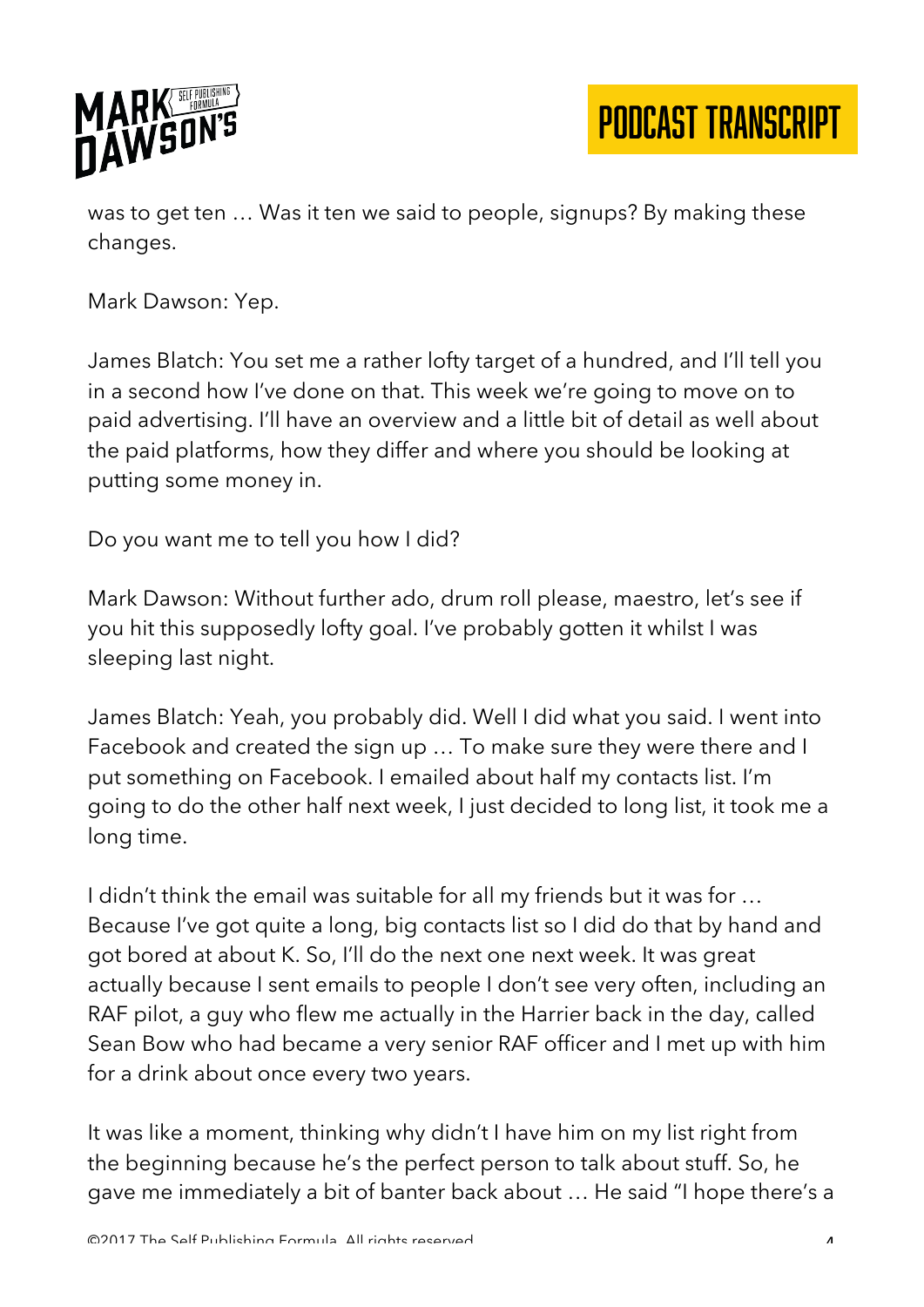

good looking RAF pilot called Sean in your book." I said "No, actually there was a good looking BBC reporter called James in the book". Anyway, so he's on the list and it was great to get in touch with people, and all that thing … We were talking about do you feel a bit spammy, saying to your friends "Can you join my list?" And the reality is they're delighted, most of them are delighted to hear from you. Some just joined up without a fuss, I probably didn't hear from some who didn't but that's fine as well. Anyway, so I have 44, 45 I think names on the list this time last week and I broke through a hundred this morning. So, I'm probably about 103 I think now. So, I have fallen short of the 100 on from where I was, but getting through 100 is what I've done and that's ticking over as it goes up.

Mark Dawson: That's very good. Yeah, excellent. One thing that we should probably clear up, the episode went down really well last week, we had an awful lot of people downloading it. It's one of our most popular one's as we thought it might be.

We got a question, more than once, and we're just talking about that Facebook optimization and people were asking how do you make the banner clickable. I don't think I explained that well enough, so I'll just tell everyone right now what you need to do.

The banner itself is not directly clickable. What you need to do is, and you can jump in here James because you've done this more recently than I have. You basically upload your picture as your banner image, then you click to edit it, it will open up a little light box for you. In that box, you have the ability to put in some text and a hyperlink.

What I would recommend is that you just draw attention to your office if people do happen to click the link. You can of course encourage people to click the link. One thing we do with SPF is we'll make that banner look like it's a button, or there's a button on the banner which, we might have a better copy that says for information on Facebook ads, for example, click this button.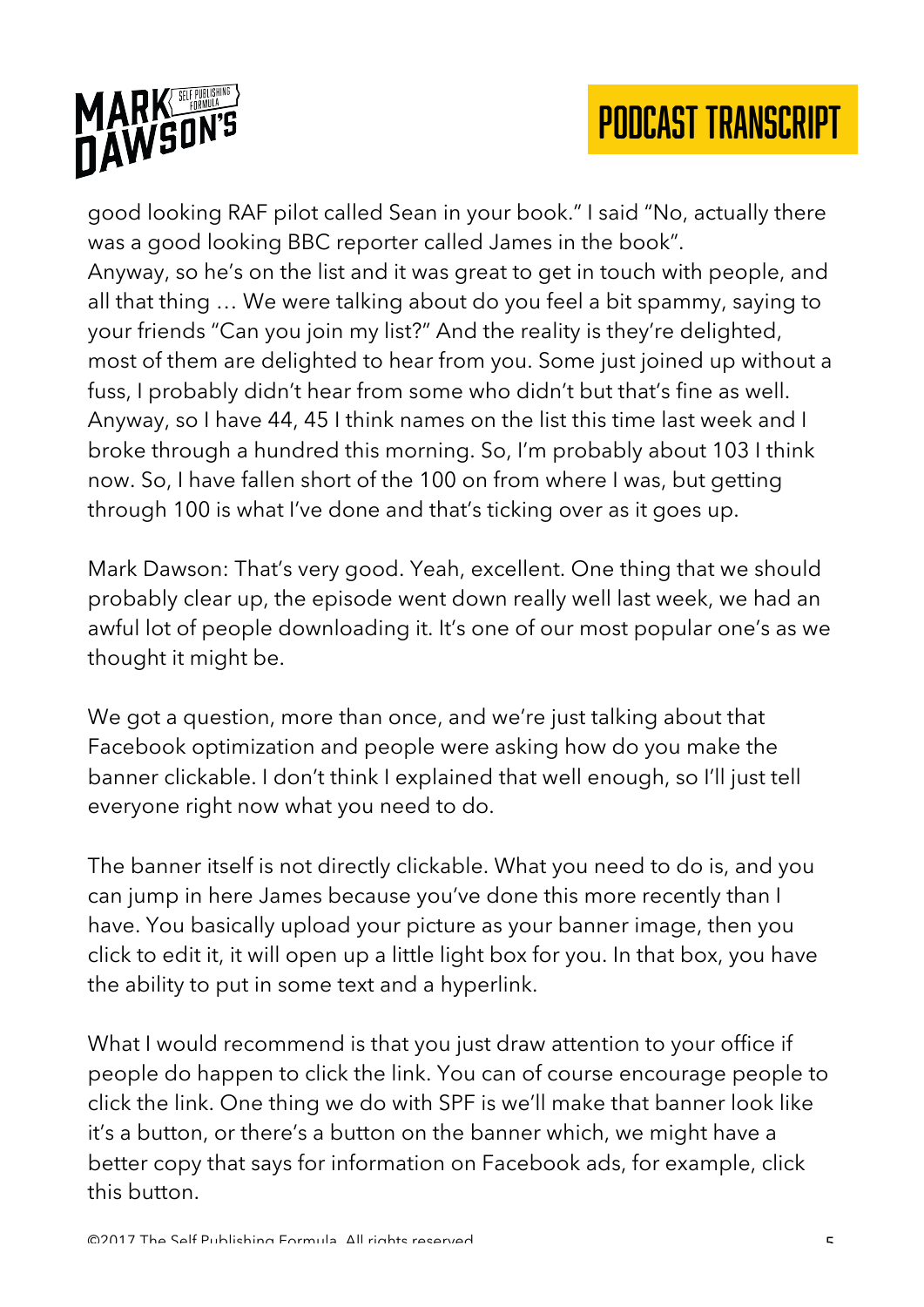

Of course, the whole thing is the button. Nothing is individually separate there. As people click that banner they then go through to a little bit more space where we have more real estate to play with in terms of message and then giving them a clickable URL.

So, that's how you do that. It's not difficult at all. Most people don't know that it's possible. I definitely recommend doing that and then maybe playing with the image too if you want to encourage people to click.

James Blatch: Yeah.

Mark Dawson: How did you find that went?

James Blatch: Yes. It is effectively the description of the photo, that's what it is. That's what you're using, so when you click on that you get a bit of description. You can put a date in there, where and when it was taken. The usual sort of Facebook thing.

You use that description so people click on the banner, that's what they see. Now other people can comment on that and they have done in your case, I looked at yours and people have commented down there. Your thing stays at the top because it's not a comment it's a description. Now I'm tracking through Convert Kit, I'm still getting used to Convert Kit, I do like it, I'm finding it very easy in terms of the automation, the sequences. There's a part of it I don't understand, which is the tracking.

I can see, for instance, I have 13, I think, sign ups yesterday and yet the analytics shows me one from Facebook and one from my landing page and that doesn't make any sense 'cause that doesn't add up to 13 and they're the only way people are coming into Convert Kit.

I need to dig a little bit deeper because I am keen, especially with our background in SPF, of tracking exactly where people are coming from and something I labored in the Twitter module and you labeled in Facebook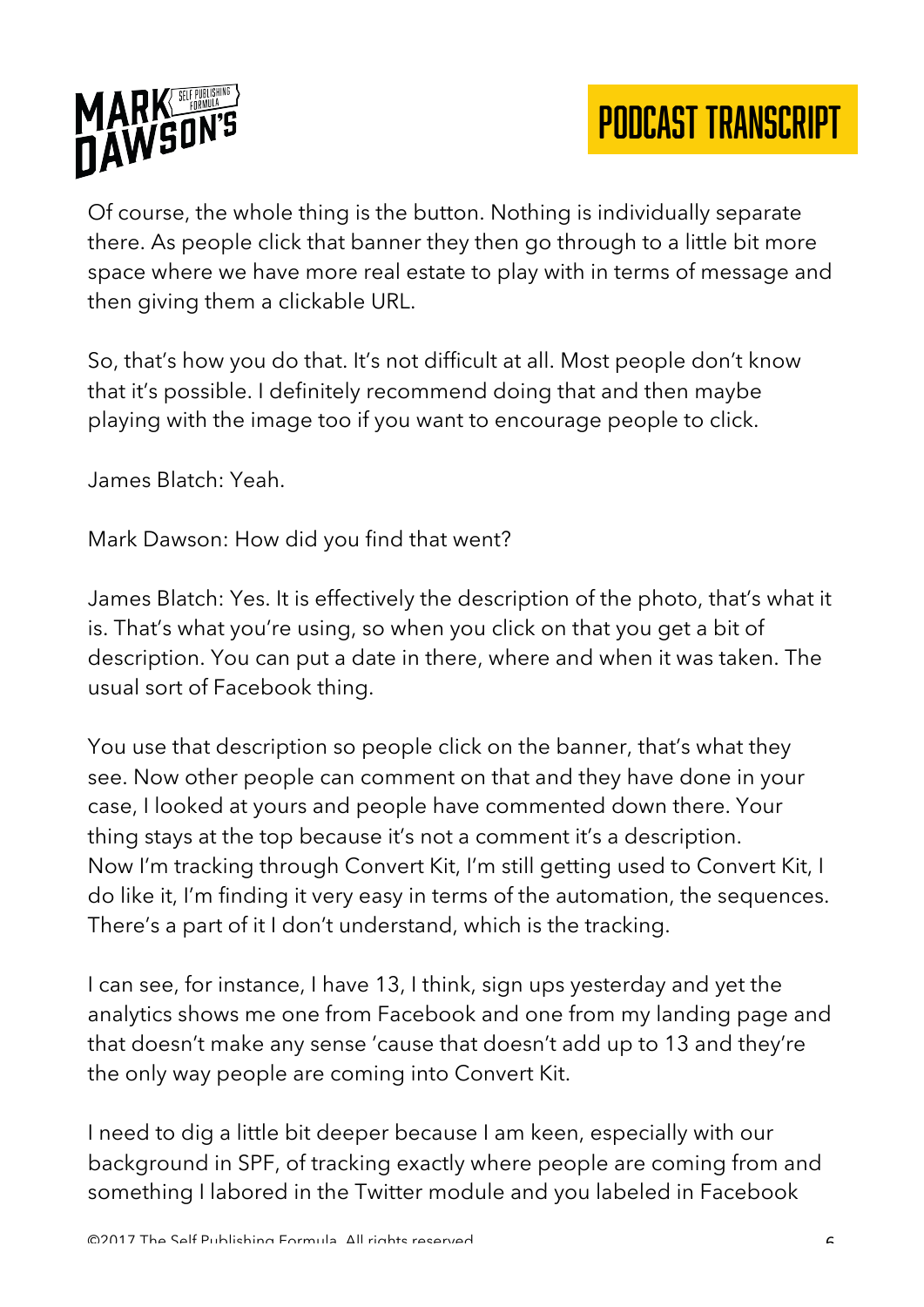

module that if you don't track accurately it's very difficult then to make the decisions that are going to optimize and really get the most out of your various platforms, your space on the web. I'd like to know a little bit more about exactly where people are coming from and also it helps my tag then when they come in.

I'm still discovering that and we'll do something on mailing list platforms. We'll talk about Convert Kit and MailChimp in the future of course and certainly I'll have a bit more detail on that. I'm learning Convert Kit and Infusion Soft at the moment 'cause we're moving to Infusion Soft and SPF and that is a whole different baby. It really is. It's the closest I've come to my old days of computer programming, which I did in my 20s. It's almost coding in the campaign building in Infusion Soft.

John Dyer, our third guy, hates it. I love it, so I'll have a little bit of that. Good, okay. Look that's what I've done this week. Would love to hear how you've done so please post into the Facebook group.

Mark Dawson: We'll leave the comments in the show notes.

James Blatch: Yeah.

Mark Dawson: Of course we've got a few people leaving comments so I feel, I keep an eye on all of those and I've replied I think to all of them so far.

James Blatch: Yeah.

Mark Dawson: So feel free to pop in there as well.

James Blatch: I got ticked off this morning for not putting my landing page URL in my Twitter description, which is correct. I did change my Twitter description but didn't put the landing page in there so I've changed that today but I did pin the Tweet as you suggested.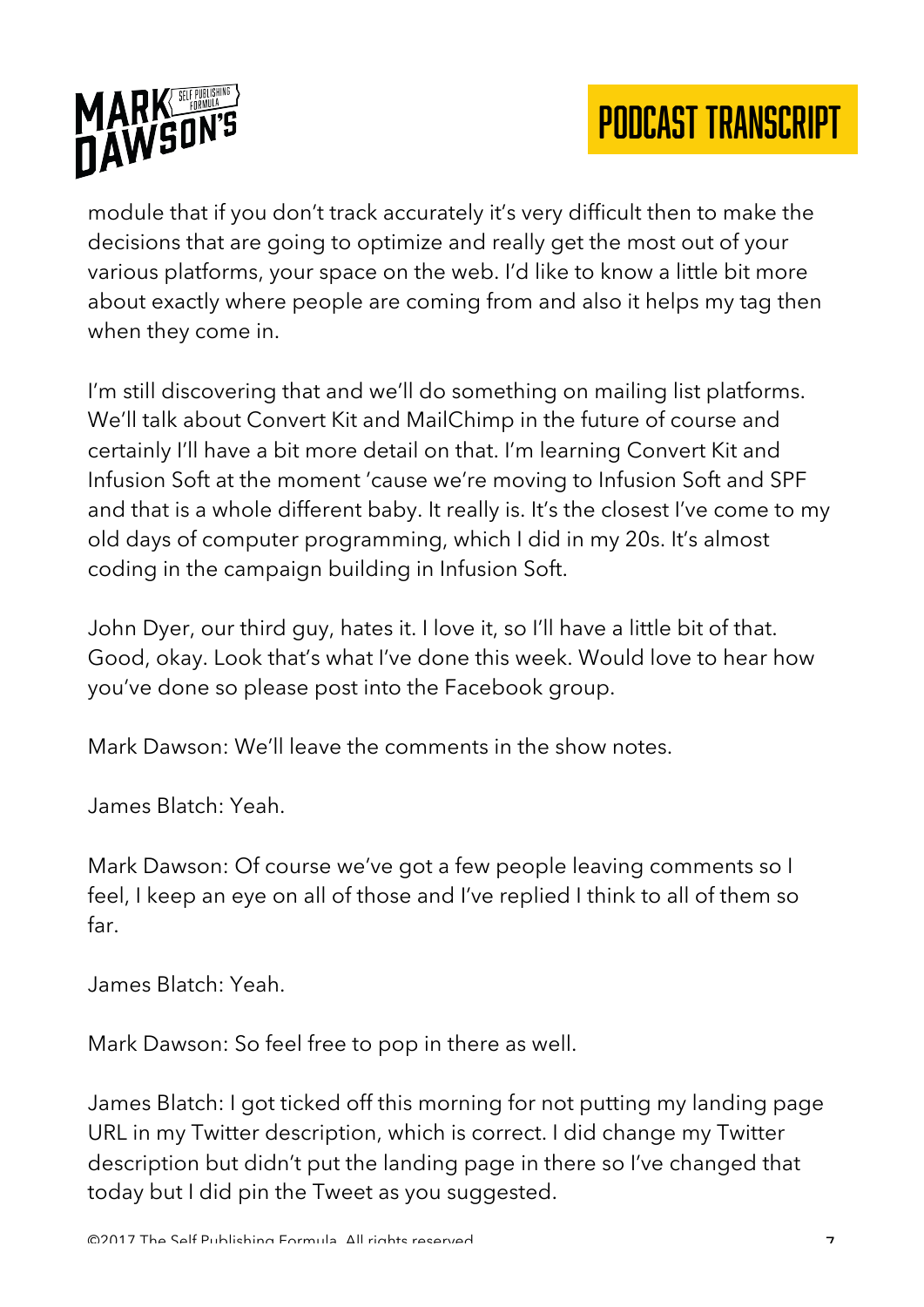

We'd love to hear how you've got on. Did you do your 10? Did you make those changes? Perhaps you had them already in place but it prompted you to do a few other things. If you didn't have them in place, if you're just starting up like I am, would love to hear how you got on. It's quite exciting even if they're your friends and extended family, to have them on your list is good.

If you've joined my list I'm guinea pig here. I'm completely open to what your experience of joining my list was like. What the emails were like. I mean it's gonna take three weeks, I think, probably a few to get all the ones that are in the sequence but certainly don't hold back.

Mark Dawson: You can be nice if you like but if you got something to say-

James Blatch: Mark enjoys it when I get criticized. Okay, look we're gonna talk about-

Mark Dawson: I'm looking forward to being able to get to the end of the sequence when we'll see pictures.

James Blatch: Yeah. Yeah they're nice.

Mark Dawson: That's when the unsubscribes happen.

James Blatch: Yeah exactly, well who knows? It may be when it takes off. Right, so we're gonna talk about paid. So so far we haven't spent any money, we've just been using what's available to us and let's face it, let's remind ourselves that there's more available today for free than there ever has been from all through in the past. Incredible platforms available and when you hear this Twitter episode you're going to be amazed. This guy's got I think 100,000 followers just doing some organic optimization, so we're gonna come to that down the line but today we're gonna focus on paid advertising.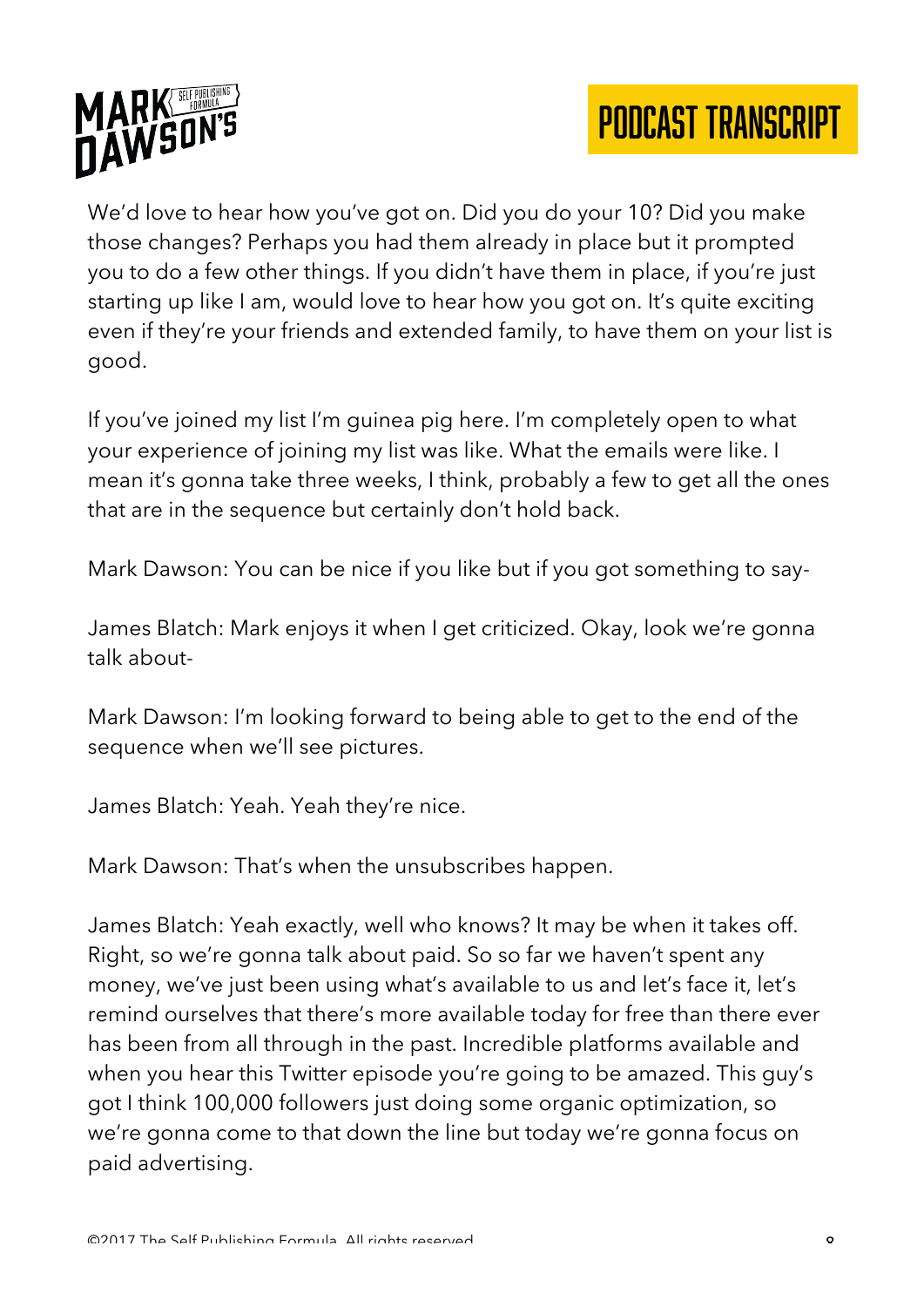

Lets start with Facebook. Where would you say Facebook is? Is it still the Rolls Royce? The Cadillac? The big daddy of paid platforms, advertising platforms?

Mark Dawson: Yes, it definitely is. There's plenty of people who are kind of jostling beneath it trying to steal the crown away but at the moment Facebook is the biggest social media platform. It's the most mature. It has the best ad network. It has the best targeting. Everything about it is kind of top of its game so it is the one I would say that people should look at first of all.

I'm not just saying that because we have to teach a course on Facebook advertising and other bits and bobs. So you don't need to take a course to learn how to do these simple things and what we're gonna talk about today is we'll go through some of the ways that you can use Facebook Ads and then other ads, other paid ads, on the other platforms to drive traffic to your landing page or perhaps not even to your landing page when we're looking at things like lead generation ads. The goal is going to be to take those 10 people, or maybe in your case the 45 extra, and-

James Blatch: 55.

Mark Dawson: 55, sorry, 55. Okay we're gonna take them and we're gonna try and explode that a bit. Before we get into that it just reminded me one thing I think I should say is last week it all seems like it's very common sense to talk about, to go to people and ask them for something but as we mentioned it's something that people often forget to do or just don't feel comfortable doing.

So if people just take away one thing from last week it's getting into that mindset that it's okay to ask people to be on a mailing list. It's not an imposition. You shouldn't be afraid of it. It's definitely something … I look at it as often people with opportunity. So you turn it around and make it a positive thing.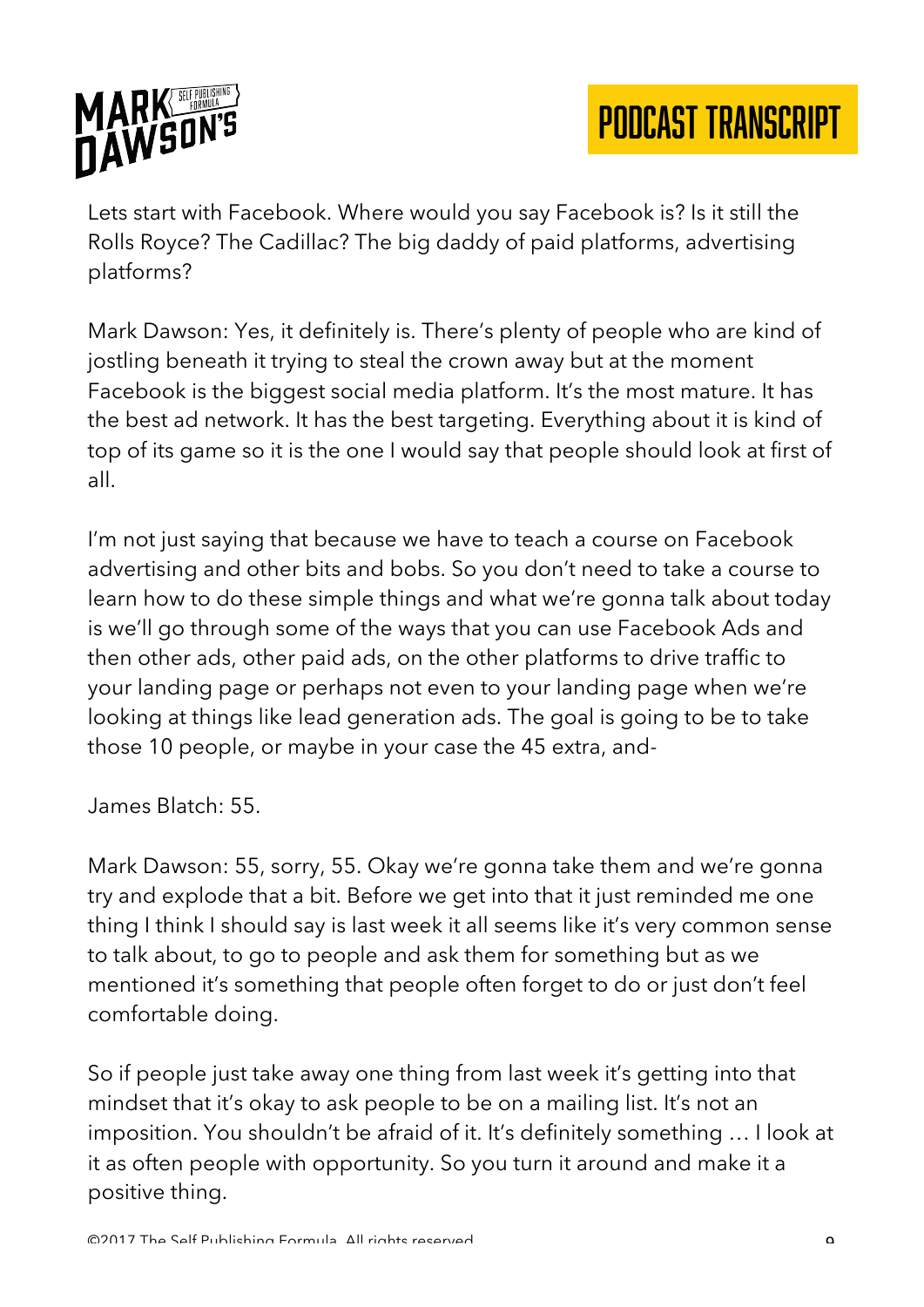



With that in mind we're now going to be reaching beyond people who might know us, either close acquaintances or distant acquaintances. We're going to be going up to people who don't know us at all, so completely cold traffic is how we describe this, and we're gonna look at three or four ways that we can do that and we'll start with Facebook.

So what we need first of all, and I suppose I should say if people … It's quite helpful to see screen flows of how this stuff is actually done and people probably know we have a free resource for people that will demonstrate exactly how to do this. I'm not going to go into too much detail into what I's to dot and T's to cross 'cause you can get all of that with the free videos that we put together.

James Blatch: Yeah.

Mark Dawson: I'll be posting those in the next week or so.

James Blatch: We should just say if you want to get onto that list you might want to wait a week or so for them to be refreshed but they are there at the moment. So if you go to selfpublishingformula.com/courses In fact on the main page it's the Advertising for Authors course that you should express an interest in because if you express an interest in that or an Ads for Authors that's when you're gonna get the three free videos. We don't send them out to people expressing interest in 101 because they are quite advanced but there's no harm in you going through them now. I mean the feedback we've had on that mini-course is very often people saying, "That was worth money in itself." It's just out there and it's a really brilliant middle course amongst them.

Mark Dawson: Another way to get is selfpublishingformula.com/ads. So that's another landing page that people can visit to get that. So either of those, it's not hard to find on the website.

I want to talk about the nuts and bolts of what to do but what I'll talk about is what is on offense.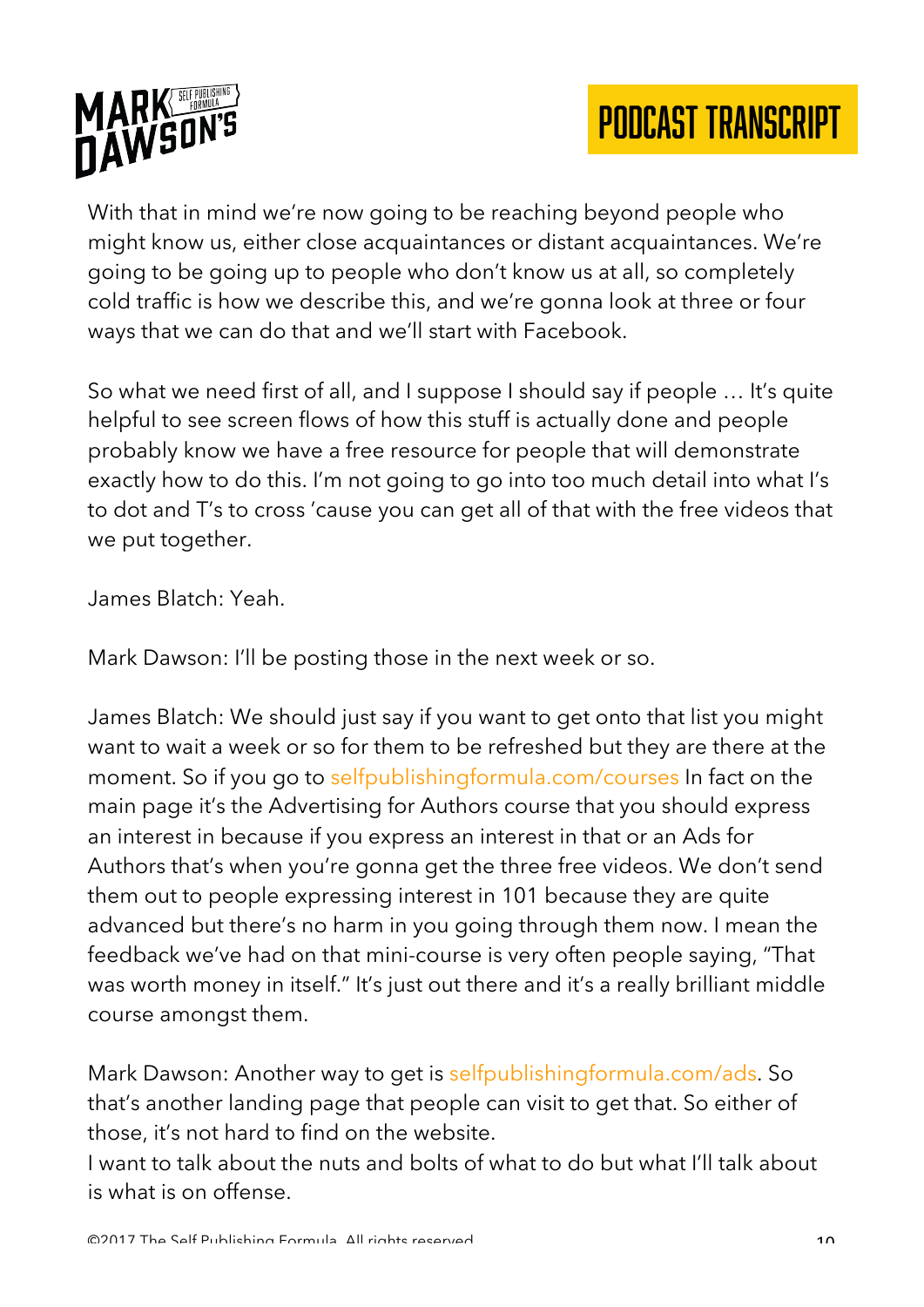

There are two different kinds of ad campaigns that we can run on Facebook that will enable people to get people to sign up to their lists. The easiest and the one that requires the least back end work is what Facebook calls a 'lead generation campaign'. These were brought in I'm gonna guess about 18 months now and I knew immediately that these were coming down the track that they were gonna be real game changers 'cause they are just so cool and they convert at such a high level. It was obvious that they were gonna be really effective.

What it does is it enables you to advertise to interested potential readers, make them the offer about the free book, but the really cool thing about them is if they click on the ad, they're not taken off Facebook. All of the transaction web by you get their email address happens within the Facebook ecosystem and it should be obvious without me going into too much detail why that's good thing but the main reason is that it doesn't take them outside of that cozy Facebook environment that they are comfortable with.

It doesn't take them to another landing page, which might not look quite as nice as the Facebook platform. It probably doesn't look as nice as Facebook. It certainly would look different and all of these are good reasons why people decide that after all they don't actually want that free bit that you promised and they're not gonna give you their email address. It makes it much easier to do that and another really good benefit of these ads is they were originally designed for mobile. They're all available on desktop now as well but it's quite, it can be a pain in the neck to fill out forms on screens. I've got the iPhone 7 Plus and even on a decent sized screen it's still difficult to be typing in your email address.

So what Facebook lead gen ads do is they'll just, you basically tap to say that you're interested and you read through the offer and you tap again. Maybe one more tap but it's two or three taps then that is done. The email address is passed to the advertiser and then the advertiser is responsible, in our case, for providing the customer or the reader with their free book.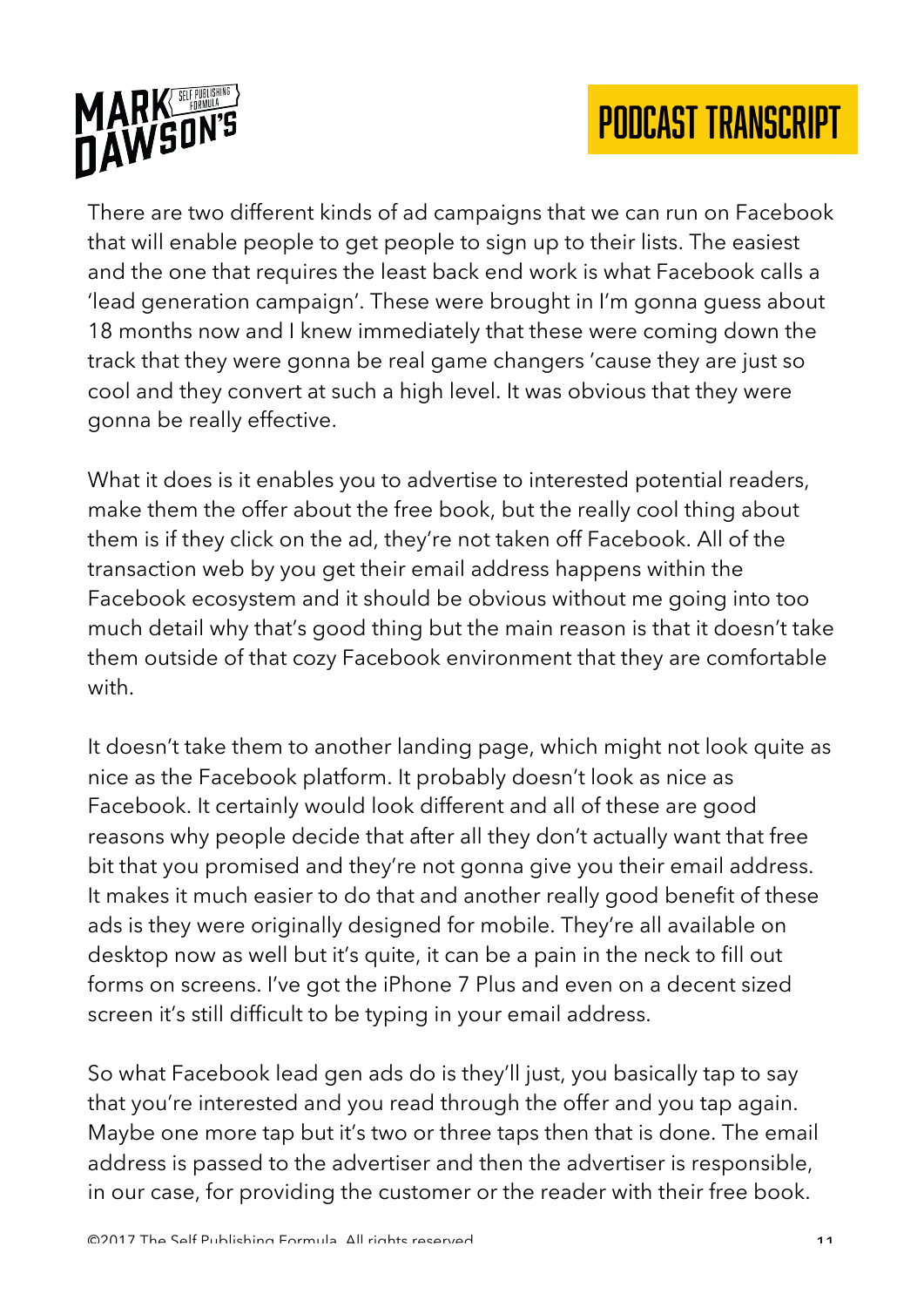

And if we use things like Book Funnel or Insta Freebie we can make that part of the process pain free as well.

These are the ads that I spend the most money on at the moment in terms of list building. I spend about \$50 a day on these ads right now and I'm getting sign ups around about between 25 and 35 cents a day, so we're looking at probably adding about 150 new subscribers a day. Now not all of those will download the free book of course, that's fine, and all of those once you do download it not all of them will open it and read it or not all of them will open it and then not all of them who will open it will read it through to the end or like it even. But I'm comfortable and confident enough that enough people will open it and enjoy it and then will buy more of my books that these are profitable ads for me and they've enabled me … I've built up a Facebook list audience now in MailChimp of about 30,000 Facebook lead gen subscribers and they are behaving in a way that I'd expect them to in terms of opening and clicking and interacting.

James Blatch: You say, "As you'd expect them to."

How do they compare to how before lead gen ads were around? Are they as active? Are they as good as that?

Mark Dawson: I take a step back actually and say that you can kind of work a hierarchy of valuable leads, something along those lines. The best ones will be the ones who've read through your book and have seen your signup offer at the back and then have signed up.

Now the reason obviously they're the best is because they have just finished your book and they liked it enough that they were prepared to go and sign up for your list and get your freebie. Get something else or not get a freebie if you don't have anything to give away. That's kind of the crème de la crème.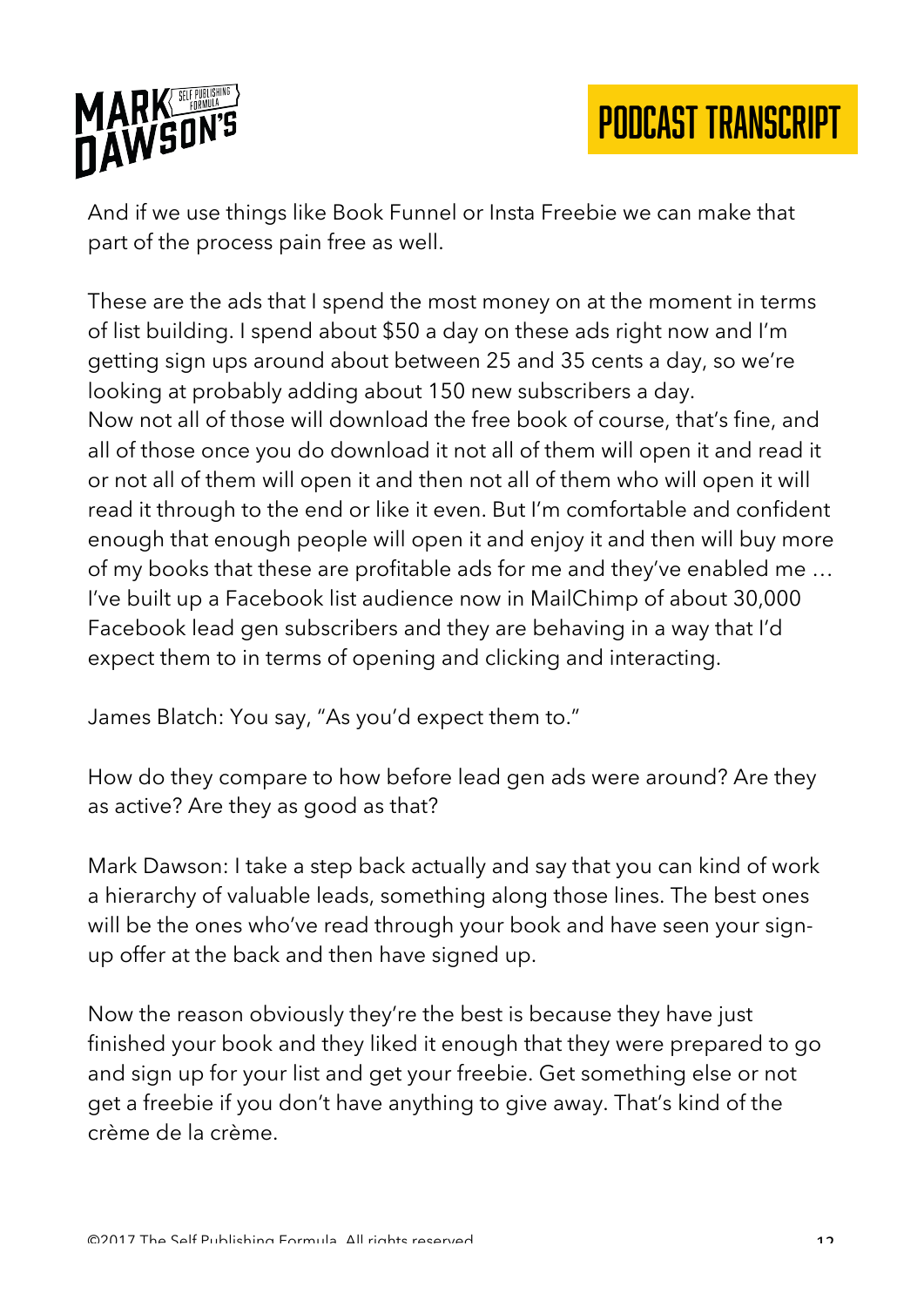



Beneath that you'd get to people who are coming on on a slightly colder basis and I'd include these kinds of subscribers in that cohort because they, at the stage they sign up they probably have never heard of you before. There's no guarantee that they will download the book. There's no guarantee that they'll like the book.

What you will see is, and I segment these guys so I'm able to track their behaviors quite carefully. You will see lower open rates, lower click rates in this kind of generated audience than you would from an organic audience. But provided that it's still within parameters that you consider to be acceptable, and that kind of goes beyond what we can talk about in terms of how you ascribe a lifetime value to each individual subscriber provided that you are in the black in that transaction then you should continue to invest in this kind of activity.

James Blatch: The lead gen asks just one small point. I noticed you used the word 'tap' and you're very good at the language you use when you put the copy in, which is very important. I know you AB split test a lot of this but you do use that type of language in the copy tap here don't you? You understand the environment people are in when they're receiving these ads rather than click, which is bit of a different environment where you'll want a desktop.

Mark Dawson: Yeah it depends how you serve them, yeah. You can tell Facebook to only serve to mobile. If you're only serving an ad to mobile it doesn't make any sense to use language that you associate with a keyboard because people won't be using a keyboard. So use stuff like tap. That does sound like a really marginal game and it is but kind of the analogy I like to use for this is looking at what the cycling team, the British cycling team, has done over the last 10 years or so. They have tiny, tiny gains. Even like changing the material of the skin suits that they wear but because they have so many of these small gains, when you add everything up incrementally it becomes quite a significant gain and that's why they're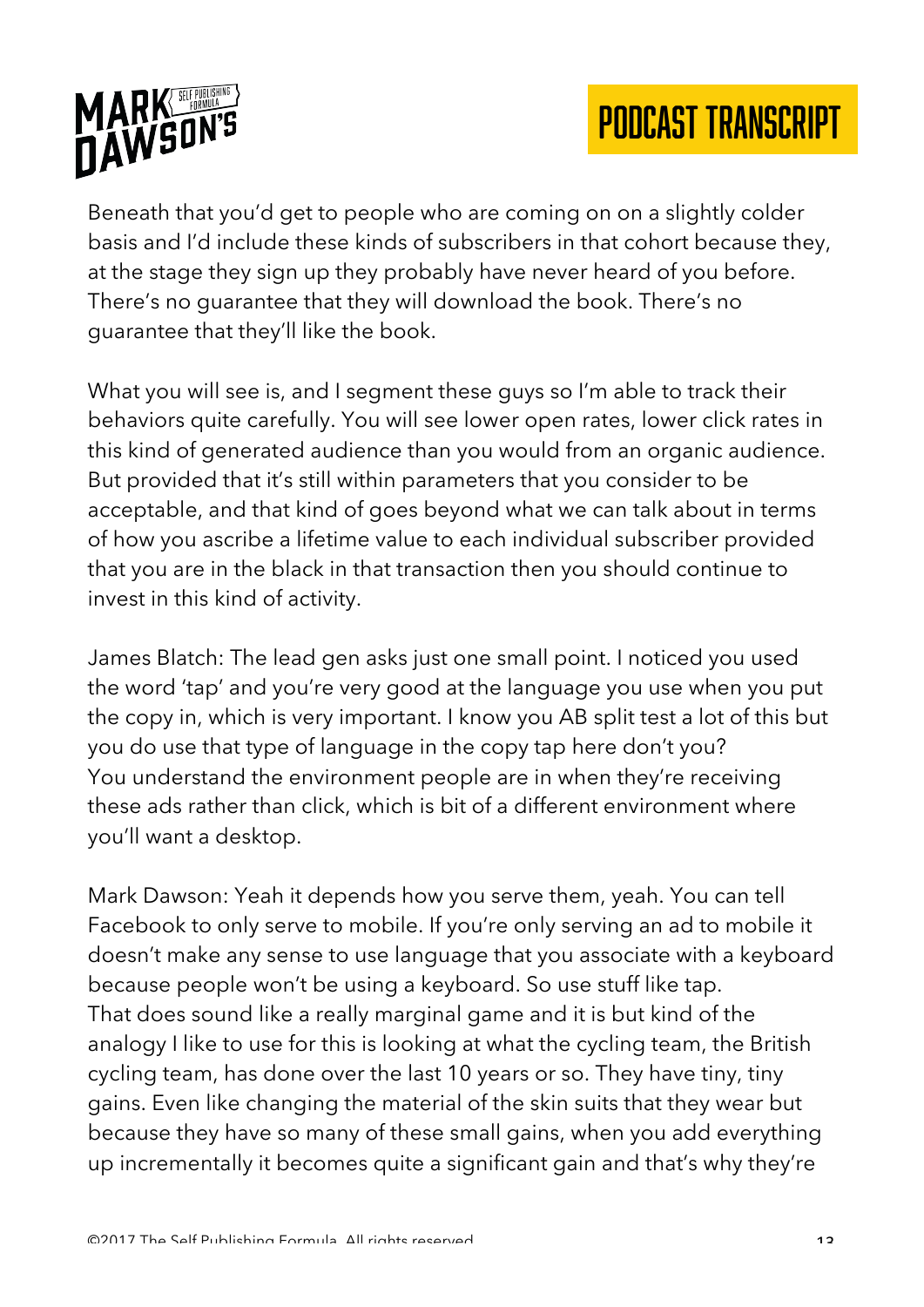

better than everybody else because they pay attention to these tiny, tiny details.

James Blatch: Exactly.

Mark Dawson: The same kind of focus on detail is something we can take advantage of too.

James Blatch: I think they came up with the expression accumulation of marginal gains because they were asked so often in interviews, "What have you done?" It's a complex answer that involved 100 small changes. I get ticked off interrupting you so sorry about that.

Mark Dawson: It's okay.

James Blatch: I noticed in the YouTube comments.

Mark Dawson: Not by me.

James Blatch: No, not by you. Takiri I think but anyway, somebody stop doing that. Okay we haven't really talked about targeting. Before we move off of lead gen are you gonna talk about targeting?

Mark Dawson: Yeah just quickly. Not everyone will know how amazing the targeting is on Facebook so as an introductory level advertiser, what I would suggest is that you look to try and target your ad to people who you think are more likely to like what you're offering than not.

A good way to do that is to look at interest targeting. Facebook knows everything about us in terms of what we do on the platform and probably what we do off the platform too but that discussion's for another day. One of the things it does make available to advertisers is it will enable us to serve our ads to people who like something that we know that they will have in common with us.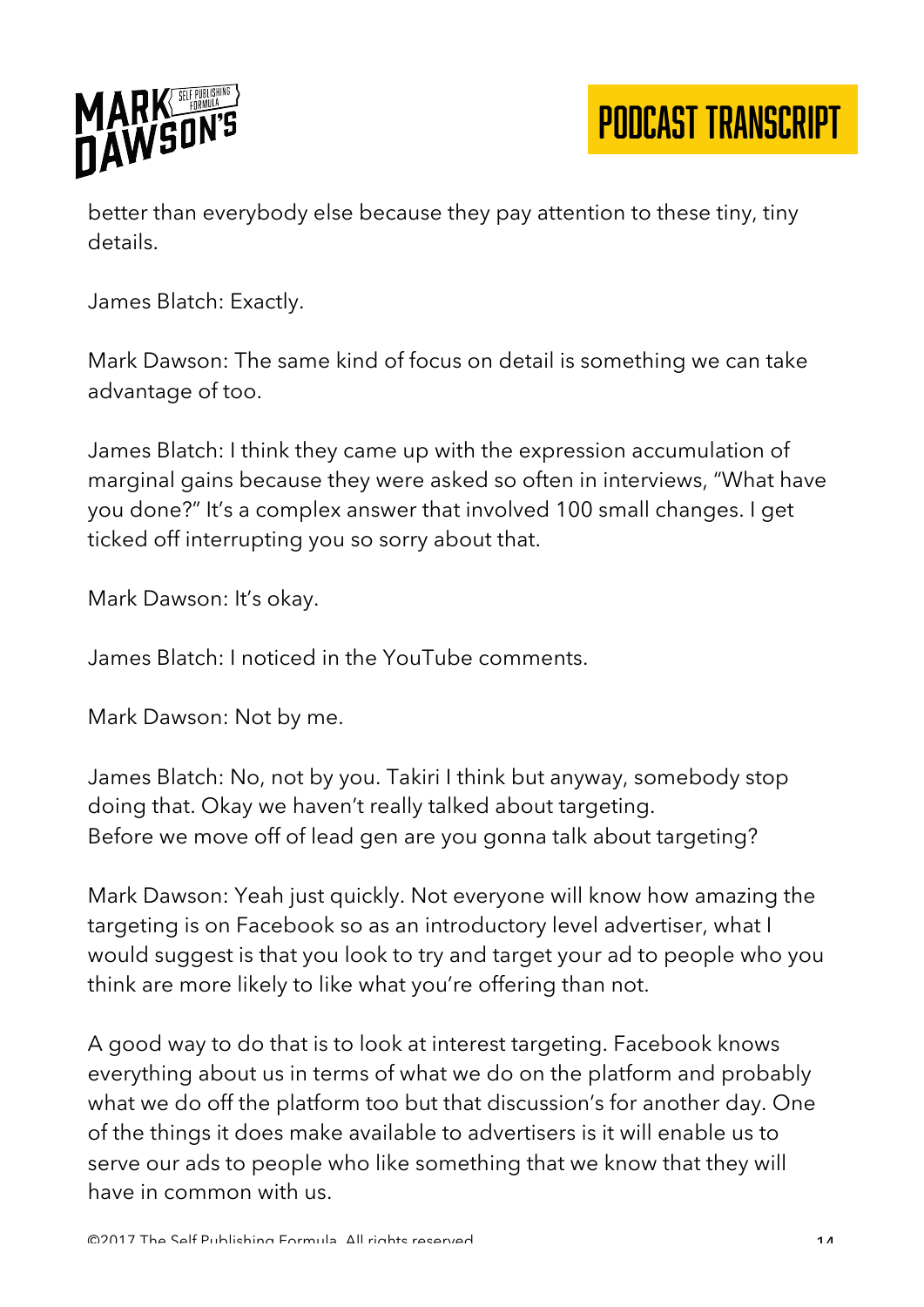

So a good example of that for me would be, you see the covers of the books in the background. They're behind me, people who are watching on Youtube, but my books are compared often to Lee Child, Vince Flynn, David Baldashi, people like that.

What you're able to do with Facebook targeting is to send your ads to people who also like or who like those authors. Because I know that there is some kind of, there's bleed through between my readers and the readers of those guys. I can say with more confidence that I'm serving ads to people who are more likely to take the action that I want them to take.

So for you, you can look at someone like Darryl Brown or who was it that wrote Firefox? Craig whatever his name is.

James Blatch: Dean Koontz is never alone.

Mark Dawson: Craig Thomas.

James Blatch: Craig Thomas.

Mark Dawson: Craig Thomas, Dean Koontz. Yeah, all those kinds of guys who are writing those kind of military thrillers. You could look at Ian Fleming for the kind of the age that you're writing about. There are lots of different ways that you can reach those kinds of people.

You can even go slightly beyond that, beyond books, and look at TV shows and films. I'm slightly more reluctant to recommend that because there's no guarantee that somebody goes to the movies also reads books but sometimes it would be worth testing those.

Because you're able to target so precisely, you can reduce the cost of acquisition because you'll get more clicks. You'll get more conversions and all of that good stuff. Facebook makes it really, really easy to do that.

James Blatch: That was a great example of this, wasn't it? I can't remember where we used it. It might've been in an early SPF video, possibly one of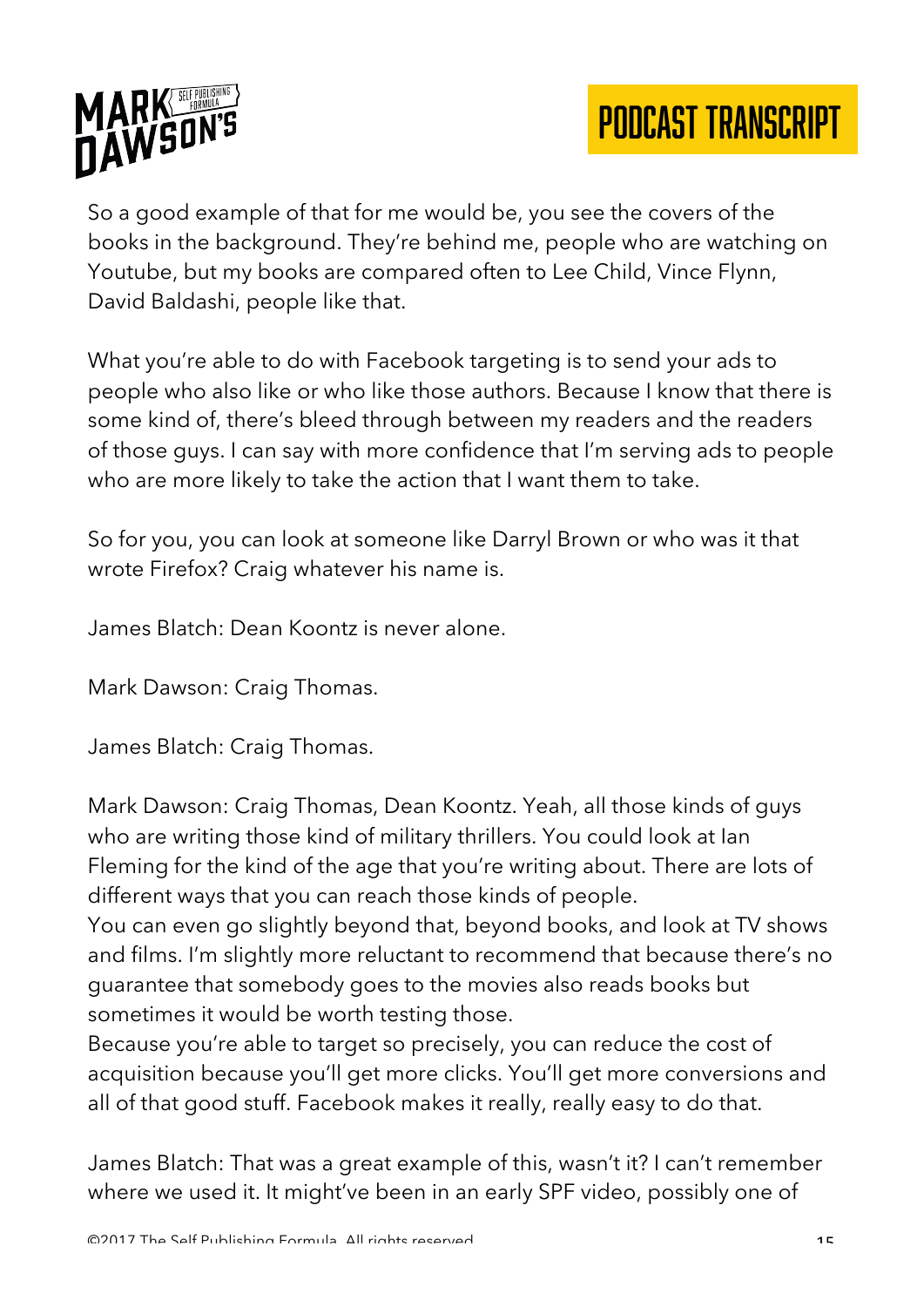



your emails, where a guy worked out that he could target his flatmate. I mean literally he could leverage the Facebook targeting system to work out that his flatmate had some allergies. He had some very unusual interests in hobbies and he basically used that system to send these adverts to his one person and it worked. It freaked his flatmate out.

Mark Dawson: Yeah, yeah. That's true, Social Sherpa is the website that's on. You did a Google search on them. Maybe we'll try and find that in the show but it does demonstrate just how granually you can target really incredible stuff.

James Blatch: Good, okay. So that's lead gen ads and once you start using Facebook advertising and you've talked to, you mentioned \$50 a day but obviously we're talking here potentially people starting out. What sort of money are we talking about in the for me starting out?

Mark Dawson: The minimum is \$5 a day so maybe you spend \$25 a week, something like that.That's not something to just throw away because obviously that's a lot of money for many people so the best level you'd want to be starting I would definitely recommend not to go too much higher in that when you're not experienced because Facebook will be very good at taking that money.

If you've paid for those ads you will, they quickly will be sending that money to Mr. Zuckerberg's bank account. So you want to be cautious on that and also as you get started there will be testing you'll need to do so I'd counsel people against expecting their first ads to go like gangbusters because it's not likely to work out that way.

You need to be bit of circumspect and to build in a little bit of testing, a little bit of experimenting until we find the right combination of image, copy, and targeting. Once you do find that you can slowly start to scale it and before you know it you can be adding 150, 200 subscribers everyday if you've got the budget for that.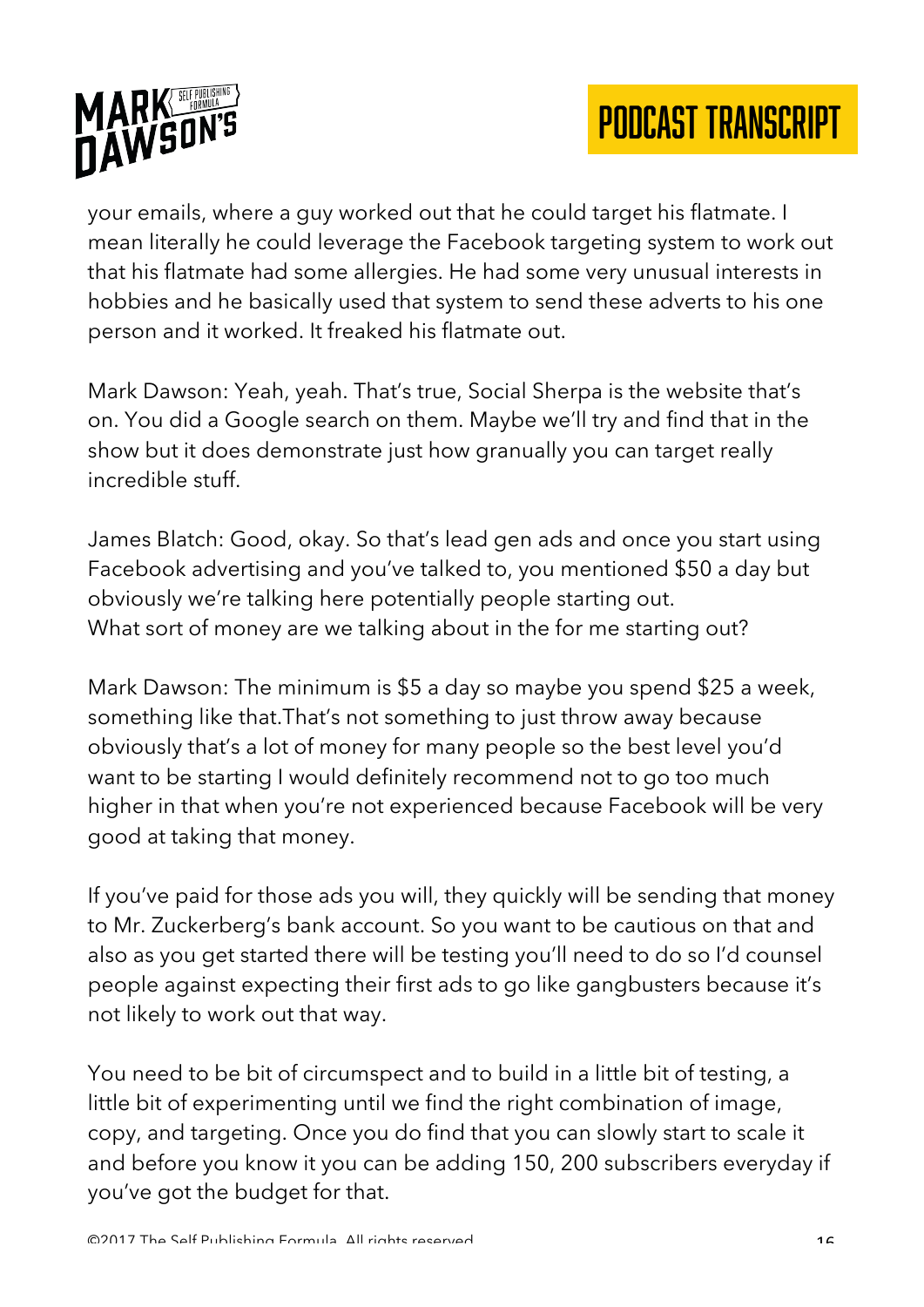

James Blatch: And does this require people to have a lead magnet? To have a book to give away or novella to give away at this stage or can I advertise free publication?

Mark Dawson: You could. I don't know if I've seen an ad in the last couple of years that I would've clicked on if it wasn't offering me anything at all in return. So you could say, "There's a new book coming out." It kinda depends.

If you could get a blurb from Dean Koontz saying that the new book by James Blatch is a game changer, you have to read this, you could potentially get some action to use that kind of quote and say sign up now for an exclusive launch offer. Something like that or you know you could think about it but it's possible to think about a combination that might work. The classic formulation does include something in exchange for something else, so it is an email address that's being given over. It's not tangible in the same way that a book would be but it is intensely personal so you do typically need to give something away to persuade someone to trust you who, let's be honest, they don't know who you are. If they see your face James there's no way they're giving you-

James Blatch: The most trustworthy person. I'm fully clothed.

Mark Dawson: Yes, yes. At the moment.

James Blatch: Always a bonus.

Mark Dawson: We'll pass over that one quickly. James Blatch: Yeah lets move on.

Mark Dawson: Typically it's a good idea. I would say yes, it's gonna be more effective but again if you don't have anything there's nothing to stop from testing to see how it gets on.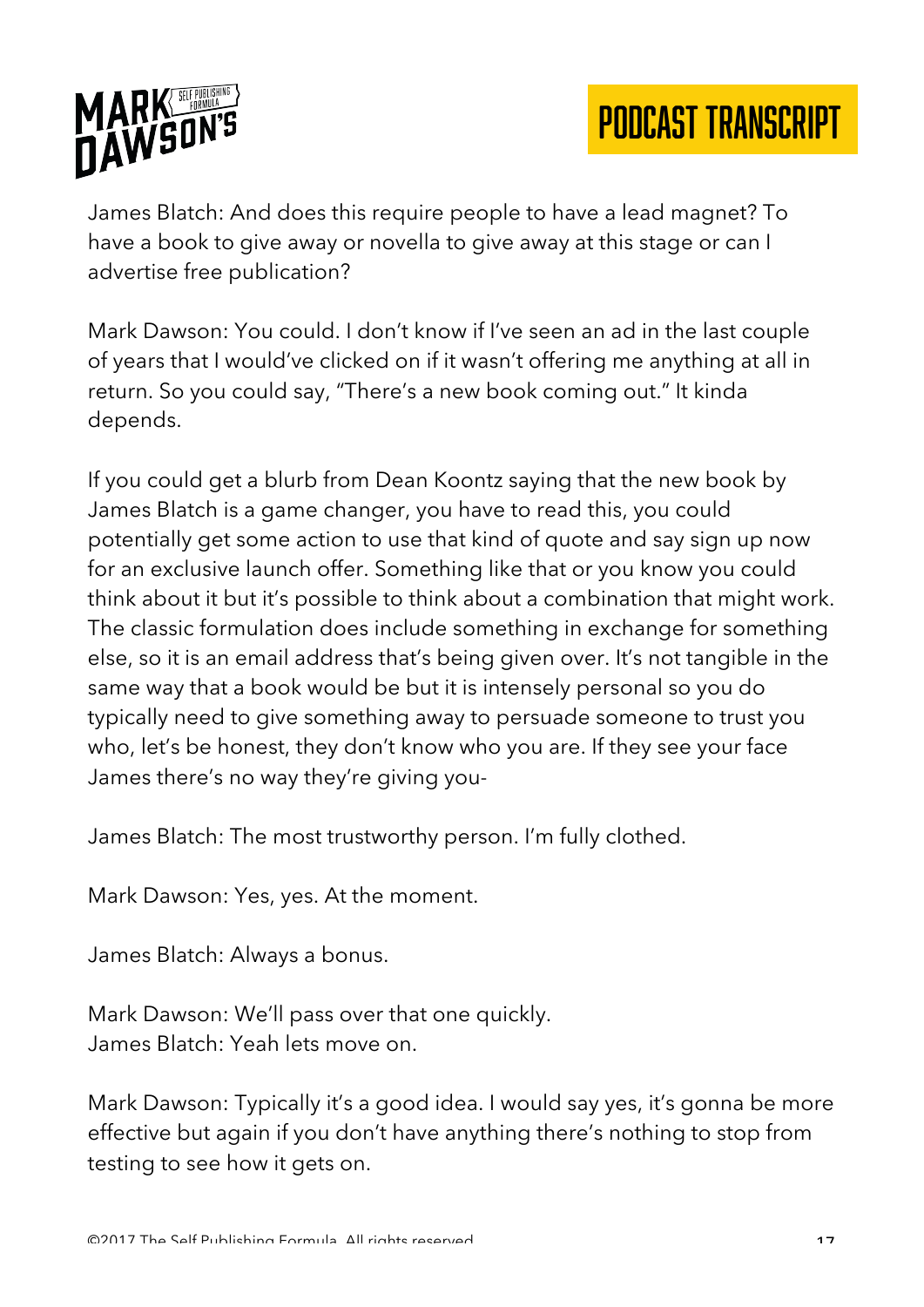

James Blatch: It's interesting to hear people's experiences. People will have tried without lead magnets or that's not how you've been getting on. One of the things that happens once you do start running these lists is that when you start you start rather cold and you don't really know quite what targeting's going to work and so it is inevitably going to be more expensive at the beginning.

We occasionally see people posting to the Facebook group who literally just started in their first week and they're despondent because they've lost their first \$25 and they've got two subscribers. Well do you know that is going to happen? Gonna tell you now because it's very difficult. It's quite a complex series of choices you make and you need the information back to really start optimizing that but it is a virtuous circle so the more you advertise, the more you learn, the more you can optimize and one of the great things on all these platforms, we're gonna move on to the others in a moment including Facebook, is you can then start to use Facebook's own algorithms to help you currently. So when we move on to, for instance, look alike audiences.

Mark Dawson: Once you've got I'd say a few hundred subscribers, ideally I'd recommend 1,000 but you can do it with less, is you can tell Facebook to start to take your main list, you import that into Facebook, and then you tell Facebook, "Build a look alike audience based off of this list." What Facebook will do is it will try and pick out the data points, the similarities, of all the people on your mailing list and then it will try and build you a new audience of people it thinks are quite like those people. So the big benefit of that is then instead of your 500 strong list, something like that, you could advertise to that but you'll chew through it in a day probably.

The difference where the look alike is is gonna be at minimum two million strong in the US. A little bit smaller in the UK but we're talking about hundreds of thousands of people. And those kind of audiences have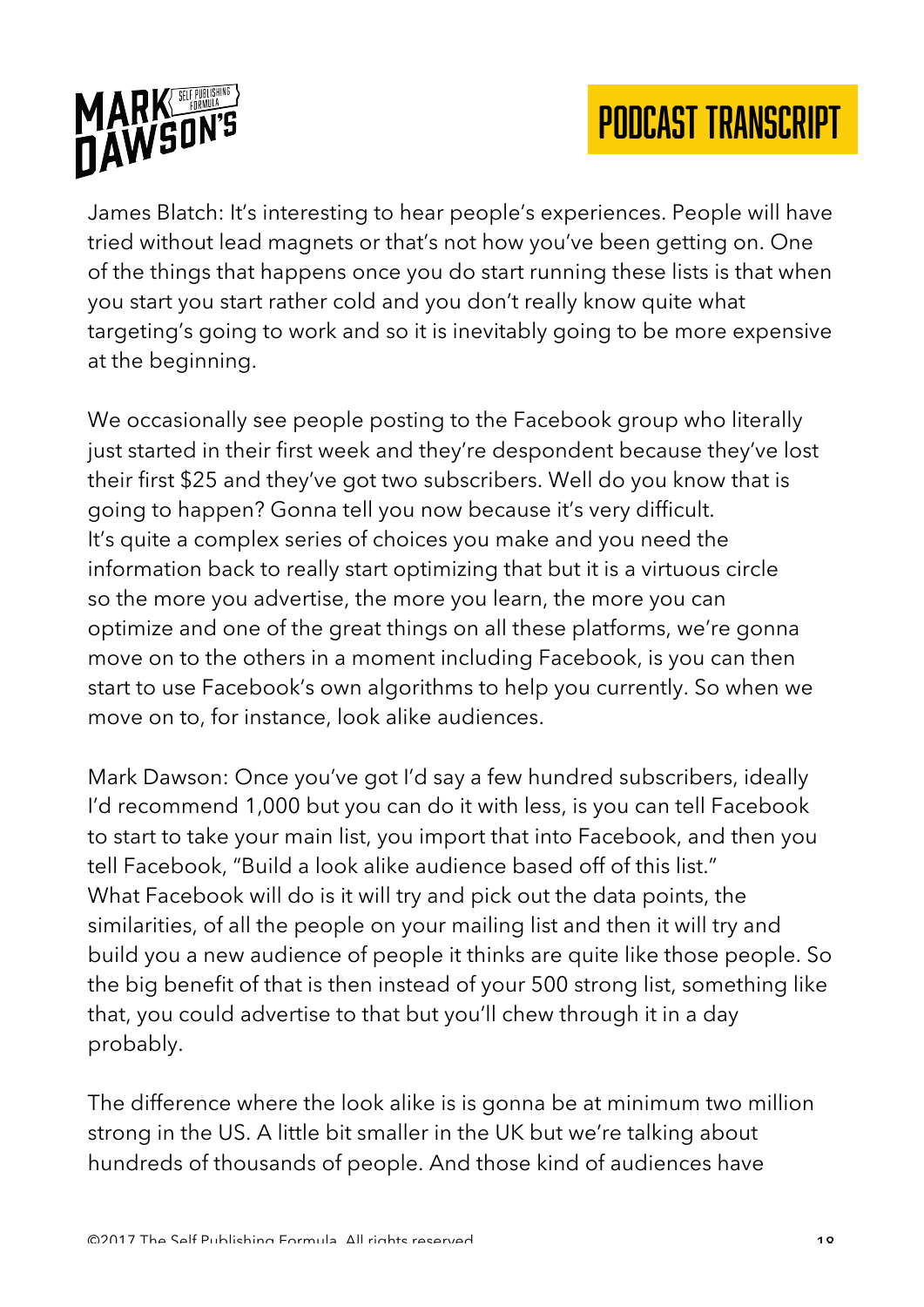

always been the best performing for me when it comes to, especially for sales ads.

I've run the same ad into the same look alike audience for six or seven months at a time sometimes. Sometimes people will be seeing those ads more than once but it doesn't matter, they still make more money from me than I spend to run the ads.

So they're really powerful and that's one of the currently unseen benefits of building a list is that you open up those kinds of new targeting options that otherwise you wouldn't have.

James Blatch: I say the more you advertise, the more data you get, the easier it is to start being successful with this but it is, like all these things, it's a reasonably tough start so do prepare yourself at the beginning. Your first dollars that go in are an investment, right Mark? People shouldn't expect to put \$5 in and get \$25 worth of book sales straight away. It's like in editing. We say 'slow' and the whole social media world things move fast than they did 10 years before all this stuff but nonetheless. Perhaps we are a little impatient sometimes. Okay.

Mark Dawson: Yes.

James Blatch: You've got a, I think, in some of the next one we talked about before I didn't quite understand this. You talked about defray the cost. Is that a typo? Is that something I don't understand?

Mark Dawson: You know the word 'defray'?

James Blatch: Not really, no. I need to expand my vocabulary.

Mark Dawson: Probably, it means reduce. So if you defray the cost of something it means you basically make it cheaper. So one way you can do that with ads is, well there's two ways really.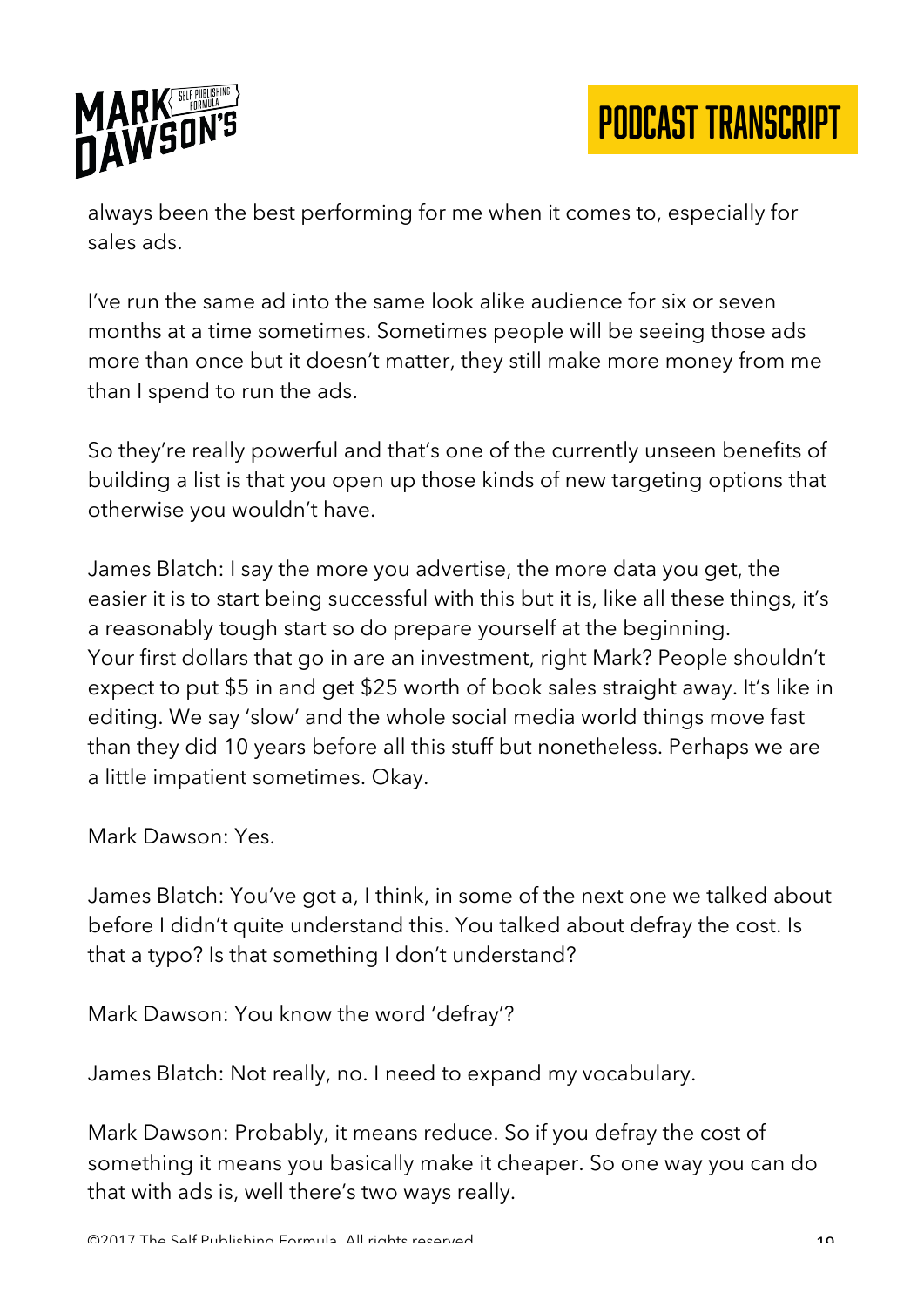

For a list building ad one of the things I do is I'll use what I call an upsell. So as people join the list one of the first emails will say here's your free book or your free books. One of the emails that I'll send them early on in the process is offering them maybe the first four books as a box set and even though they've got say two books for free, it's still cheaper for them to get books three and four by buying the box set rather than buying them individually. So I make that obvious and make it easy for people to see that then often times you can get people, especially if they've started reading and they know they're gonna like the books, they will then go to Amazon and buy the box set.

So that is revenue that's been generated through the lead generation ads, not just getting a subscriber. I'm also getting a sale and you can use that, the royalty. So in my case a \$6.99 box set is gonna me around about \$4.17 in terms of a 77% royalty.

You can use that to reduce the cost of acquisition so instead of, say, costing me 40 cents, you get enough of them sales and maybe you can drop it down to 20 cents. Plus the other benefits of selling anything on Amazon, so increasing your rank. Increasing the chance of getting reviews. Just generally your visibility will go up so it's definitely, it's worth it to make that offer. Put it out there and see if you can get people to buy something a little earlier than you might think you should be asking them to.

James Blatch: Yeah, and we've had some really good examples of all this. You've effectively been building their list for free because they managed to almost neutralize the cost of acquisition as you say by doing the would you like fries with that option. Okay so Facebook we're 35 minutes into this, we're still on Facebook. There's a bit more isn't there?

Mark Dawson: Yeah just another thing in terms of reducing the cost. One thing you can do is to run a promotion with another author. So something I did a couple years ago with Russell Blake, who writes similar books to me,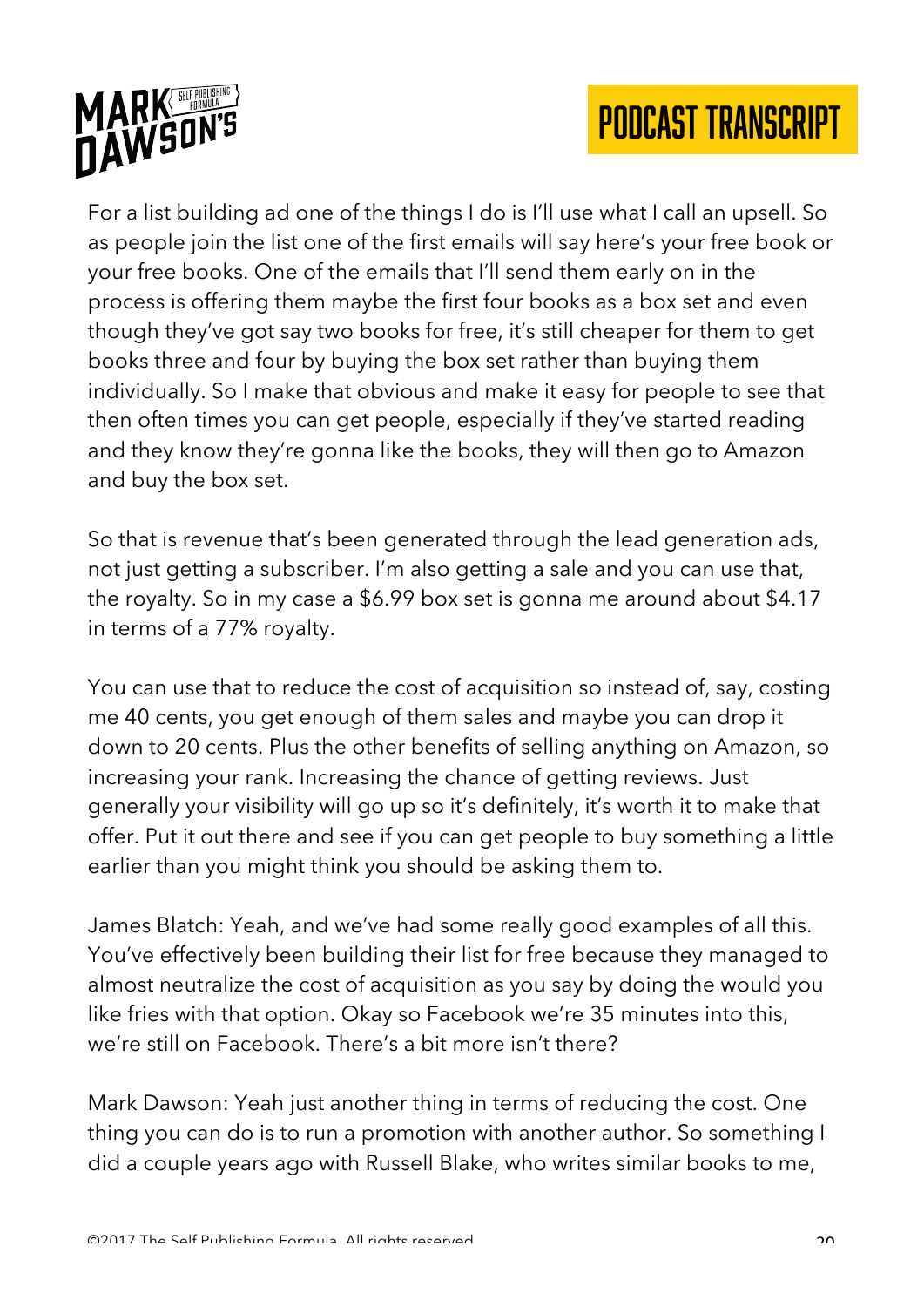

is we both put out the first books in our series. So 'The Cleaner' for me and 'Jet' for Russell.

We put them together and we had an image drawn up that made it obvious that people were getting two books from two different authors and then we shared the subscribers and we shared the cost of the campaign. So Russell and I, I think we added about two and a half thousand subscribers. It was all very obvious to people that had been added to two lists so we didn't get people complaining about that. They were getting two free books from two authors they hadn't heard before. Maybe some of them would have gone on to enjoy both of our books or maybe Russell's or maybe mine but the benefit to us chiefly was that the cost of acquisition was half of what it would've been otherwise.

If money is an issue and \$5 a day seems a bit steep then hook up with someone else and maybe you can do it for 2.50 a day. Share the subscribers. That's a really good way to get an early jumpstart at a lower cost.

James Blatch: We want to talk about some exciting areas. We're going to talk about BookBub and Amazon ads and really the new kid on the block and that is very exciting. I know people want to hear about that, so let me just deal with, or let us deal with, Twitter lead ads and Google ads. The AdWords platform and YouTube videos. Now because the reason we'll deal with them a bit more quickly is our experience so far is I wouldn't write them off completely and I think it's absolutely essential that you understand the platforms and you dip in and out from time to time.

But in terms of the returns we've had we've struggled to really optimize and to get good returns on low value products, I.e. books. So when it comes to the course, which is a high-value item, no problem at all really. YouTube better than Twitter ads but nonetheless Twitter ads has worked as well so we've been buying leads at a good price and even during the course opening period we were registering sales through alerting people to the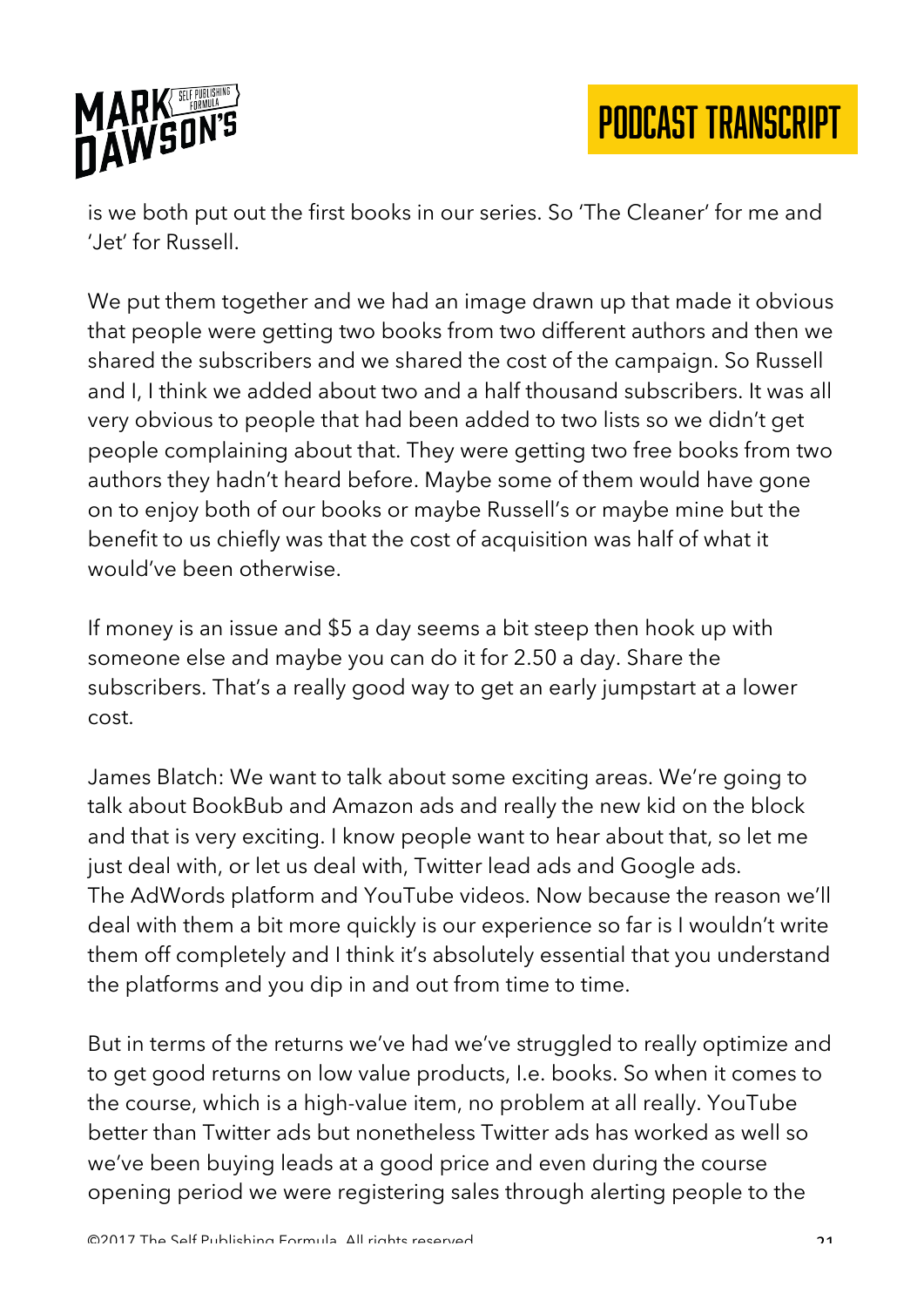

fact that course is open using YouTube in particular. That was great and that's something we'll invest in a lot more in the future.

When I've tried with your books and I'll try again with my books in the future, it's been harder. So we've been paying 45, 50, 60, occasionally knocking on a dollar per email address and that's gonna be not necessarily sustainable for you when you then break down how many of those people are end up gonna buy your book. So we're right on the edge of profitability with that and occasionally into loss and I know that some people have had more success than I have with that particular genres but the platforms are there so lets deal with them quickly.

Twitter actually have lead cards. In fact they had lead cards before Facebook did so you can create little Twitter adverts in slightly difference sizes depending on which advert you use. They called them cards and you go into the Twitter ads platform, you create your card and if it's a traditional card what will happen is that you'll have a clickable link in there that will then take them to wherever you want them going.

Classically we would advise you have a nice clean, crisp landing page for that. The Twitter lead card is a smaller, thinner card. Looks quite nice. Limited amount of text. They just recently increase the number of characters you can have actually because they've taken, as you might know, they've taken the image out of the counting towards your 140. So it was something like 127 characters I think they gave you once they included the card. It's a bit more now but you don't want to be too wordy on Twitter anyway but the lead card works in a similar way to the way we just described.

You would click on it and then you'd get a second click to confirm that you're happy to hand over your email address in return for whatever it is that you're offering in the advert. So a mini-course for SPF or a free book. John Milton starter book or start a series for instance and they've played about with this a little bit with the MailChimp integrations, which have been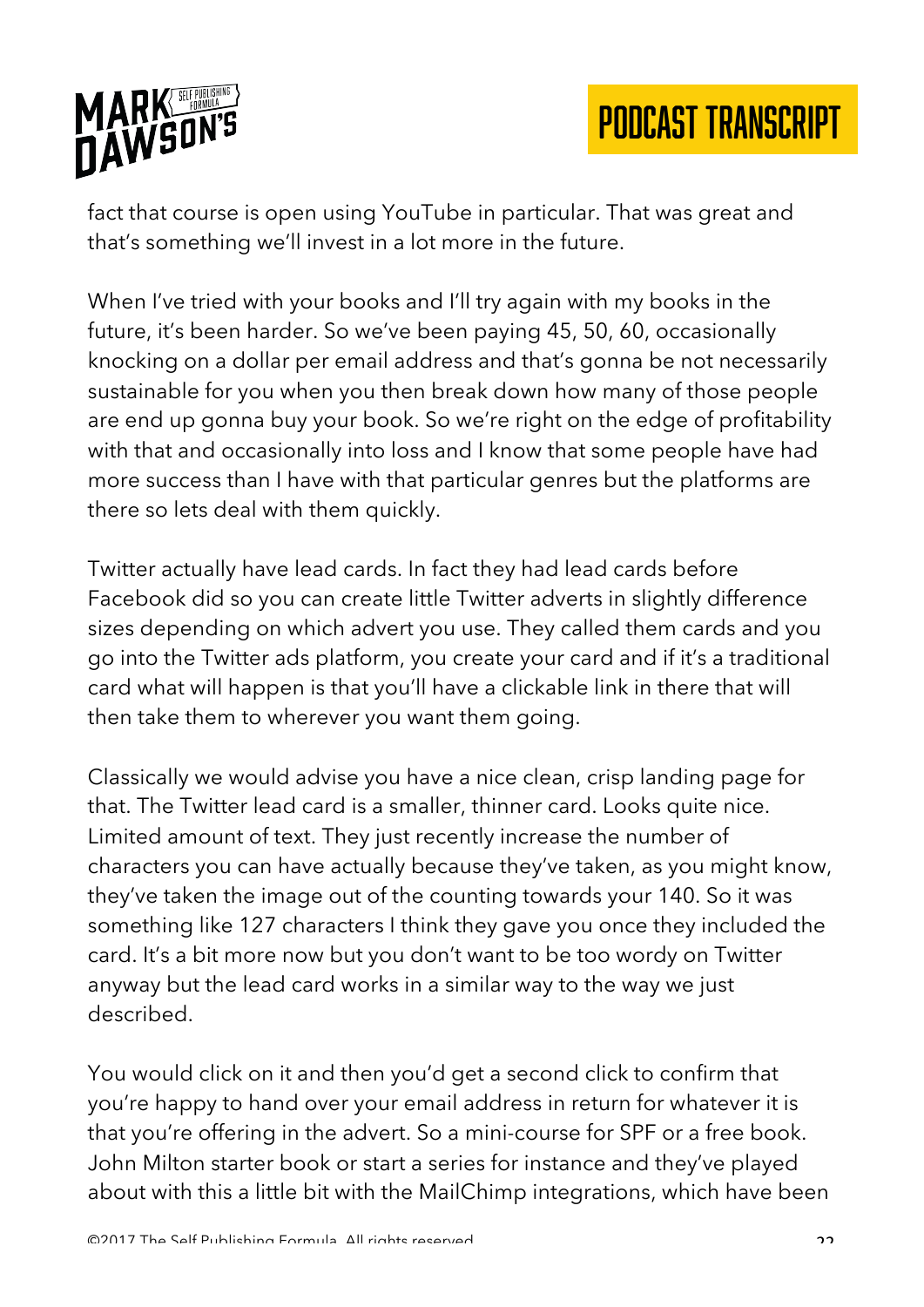

on and off over a little while and MailChimp will say they're currently still working on this. I can get it to work at the moment. I know other people can't but I went in and tested it recently. It's still working but that can be automated, should be automated.

So it's passive for you. People click, the lead cards, and bang, it pops into your MailChimp account. Whatever it is you've got set up. I suspect what's gonna happen is they're gonna move to asking people to use a third-party. I think we use Zapier, is that right, for Facebook Mark to as a go between Facebook and your mail accounts. We might end up with that on Twitter. They seem to be between and betwixt these two places but nonetheless. So that's the Twitter ads.

Now why doesn't it work as well?

Difficult for me to put my finger on it. I think I talked about this before. My feeling is first of all the ad's platform is geared around bigger enterprises rather than allowing smaller enterprises to use it profitably, and that's probably a conscious decision by Twitter.

If you look at the Twitter ads platform, they have some options for you like the promoted tweet option and they are colossally expensive. I saw one day it was \$200,000 for the promoted tweet that day and I've seen the kind of organizations that are using it are Disney and Coca Cola and the NHS in England, our hospital, so they probably got it for free. I don't know from Twitter, maybe they paid \$200,000 for it and then you come down to the level of platform, the type of ads we're using but it kinda gives you an indication of where they're looking. Where their heart is.

Now when I've spoken to my Twitter rep they dismissed this. They said, "No, no we're absolutely about small businesses" but if you're selling lawn mowers maybe that works. If you're selling books at 4.99 I think it's a bit of a struggle.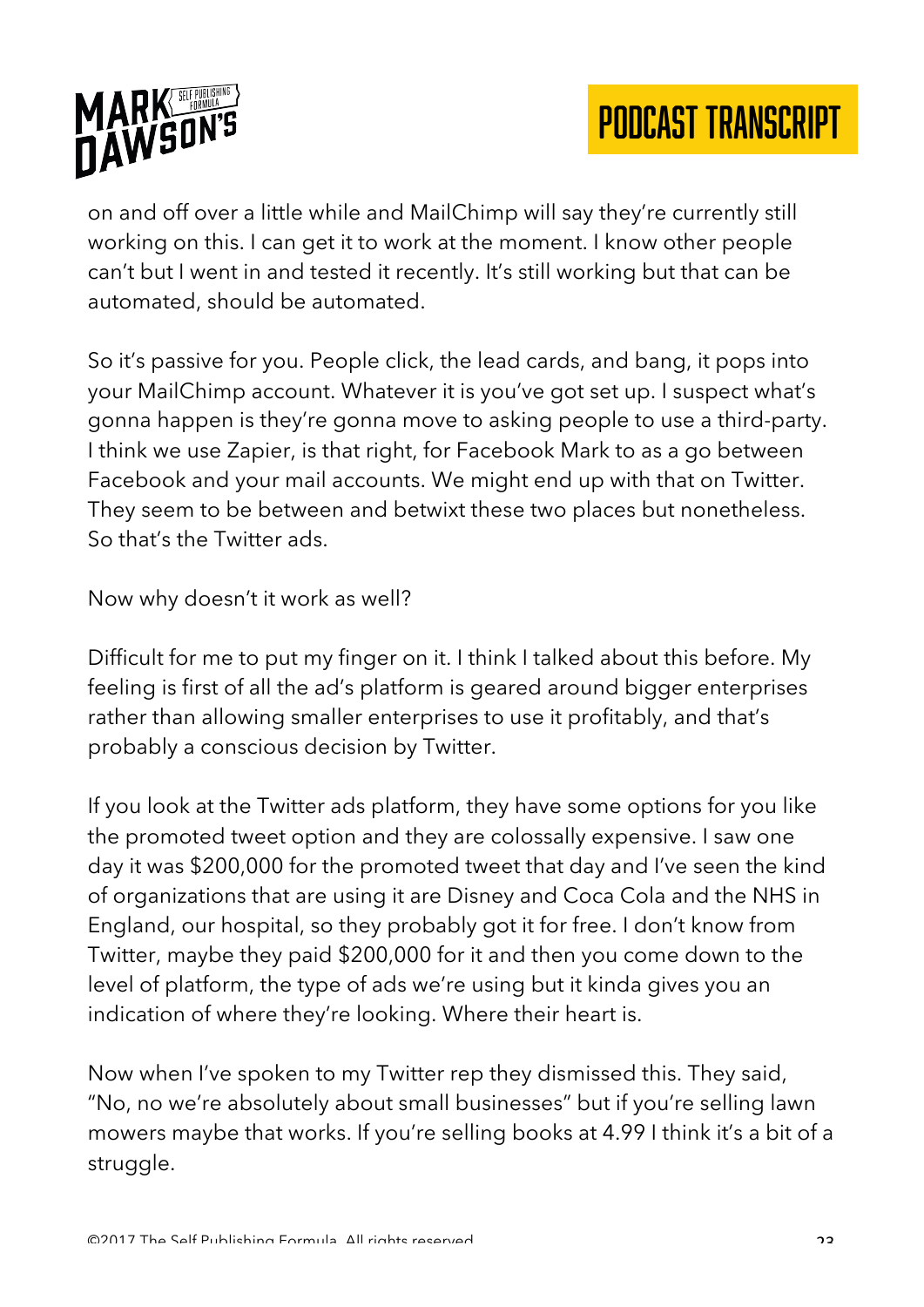

It's tested routinely. We keep an eye on it and if things change we'll let you know and I will be running more Twitter ads again soon so I'll give you more of an update on that but at the moment I would say you're gonna work hard on Twitter to get good returns.

#### YouTube

YouTube is the social media platform of the moment because despite the fact that ... It's got two things going for it, YouTube. One is it's almost, probably as ubiquitous around the world, as Facebook. I mean you can go into, and I travel a lot for my work so I can be in Subsaharan African, eastern Europe, or Asia and everybody has YouTube. You see it around, it's on people's phones.

My dad is 85 and he watches YouTube videos. My kids are 10 and 13, they watch YouTube videos. Everybody watches YouTube videos. Facebook, you could probably say has a slightly narrower usage, maybe not I don't know. The kids are all moving on to something else aren't they from Facebook, so it's seven then they come on Facebook a little bit older. Youtube does go across the generations. It does go across the geography and combine that with the fact that actually not that many people really understand the YouTube ads platform, which works through AdWords and they don't use it.

AdWords is very much geared up around the Google network ad so when you in there it's constantly trying to get you to use the Google network and put those adverts out that you've seen in the Google search returns and you really gotta kinda work within it to find the YouTube area. I'm surprised they haven't sectioned it off frankly because it's an unexploited area. So again though you have to work quite hard to get a profitable return for books and we're in early days with this so I'm not as confident in saying, "Don't try it yet," as I perhaps would with Twitter ads.

We've had great success with SPF. Moving into books I can see that as long as we can start to get the targeting and start to perhaps use some a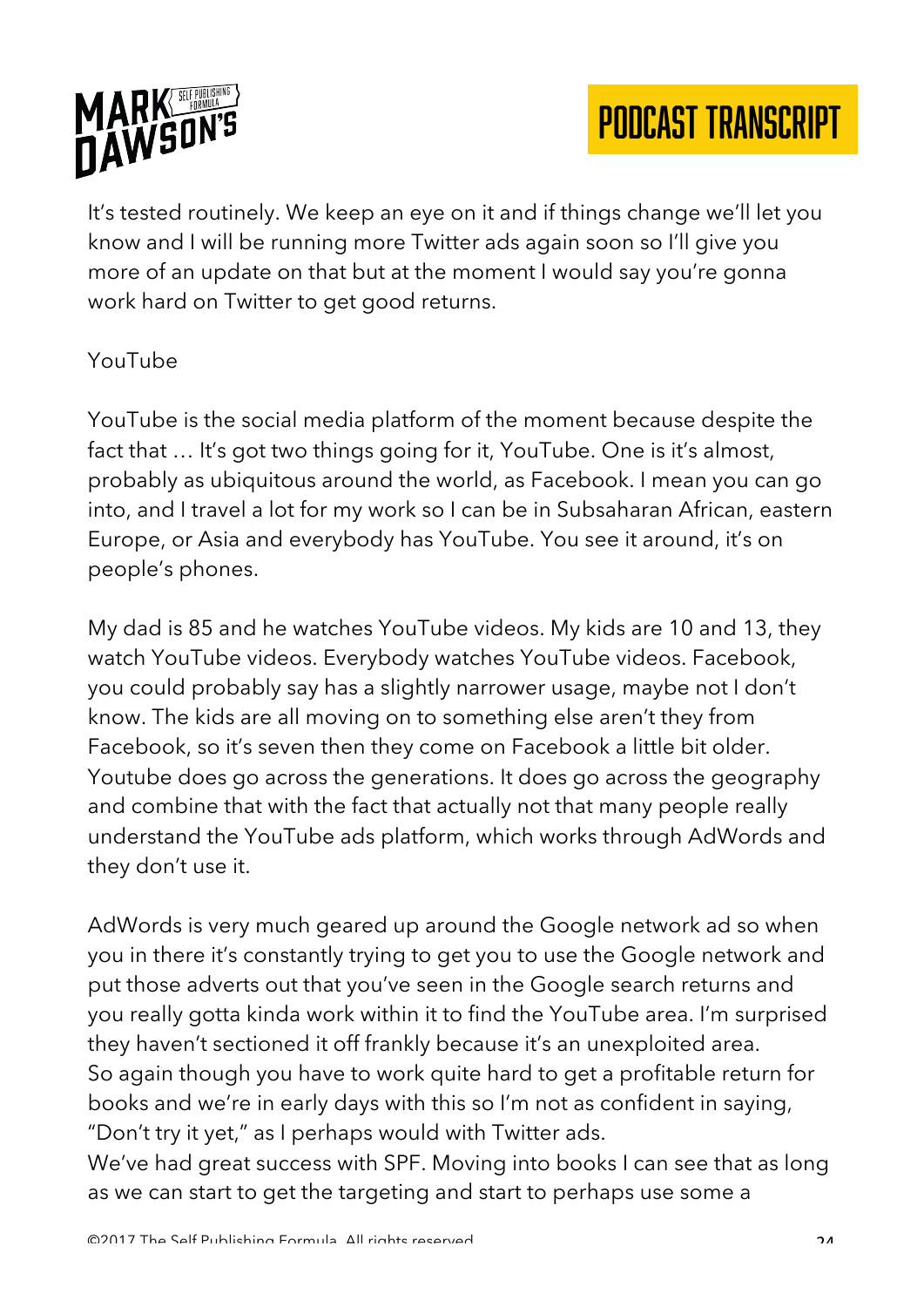

combination of both the Google search network and YouTube, I think we're gonna see some good results with that.

Both of these, by the way, are worth joining and having a little explore around. Not just because you might want to use them as paid platforms in the future but Mark, you talked in the 101 course about joining AdWords because it gives you access to keyword generators, etc. In Twitter if you join the Twitter ad platform you can actually create one of those lead cards and you can send that out organically as the Twitter interview that's coming out in a few weeks will demonstrate to you.

So there's a lot of reason for you now to go on, upload your credit card, don't start a campaign. AdWords will beg you start a campaign, in fact it forces you but just pause it right at the beginning. They won't take any money. They're big professional organizations. They're not going to rip you off like that but it gives you access to the platform and that's partly will feed into how you can get some stuff for free from them.

So we're gonna leave that there I think with Twitter and Google. Mark, now we're in the laboratory, right? So we come back from time to time on those.

Mark Dawson: Yes, exactly. So we'll quickly touch on that. I've seen we're gonna run up to the hour I think this time but I think it's all gonna be useful information for our listeners.

I'll very quickly just touch on a couple of other things that I think are worthwhile and I'll flag them as and we'll come back to in their own episodes later. So the most exciting platform for me at the moment, and this is Facebook but I would say in this here 2017 I think Amazon ads are gonna become something that all indies need to learn how to use. Until quite recently they were reserved for KTP Select Books, so you had to be exclusive to Amazon so take advantage of that. And because of that I didn't really get too involved in them because I'm only exclusive for a couple of books but as soon as I heard that they were available for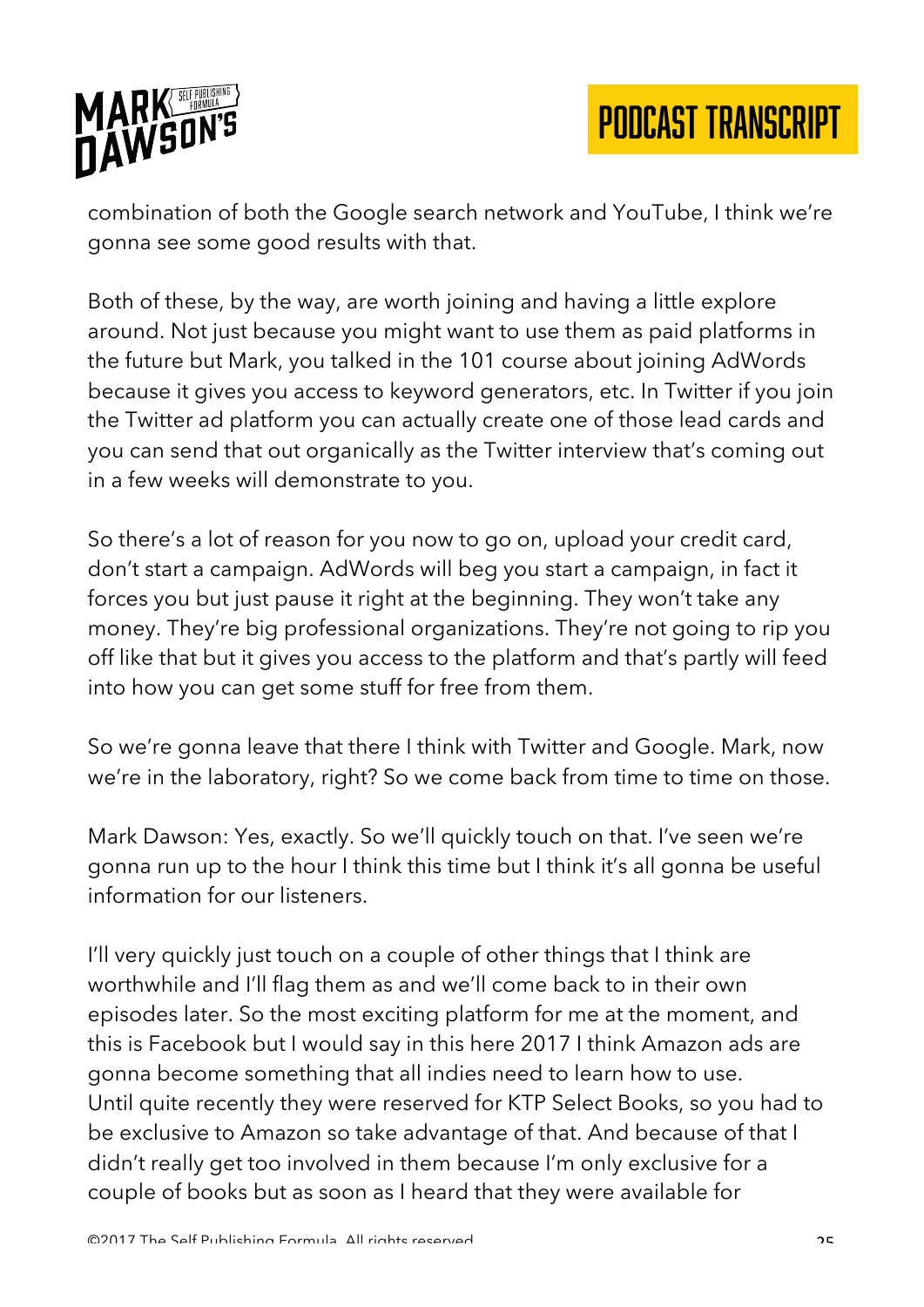

everyone, I've been spending a lot of time and quite a lot of money testing these ads out.

We'll talk about how to make them work for sales a bit later and that really is the subject for one or maybe even two episodes of the podcast later on. One really useful side effect at the moment is that you are only charged when you get a click.You can effectively get free impressions at the moment and thousands and thousands and thousands of free impressions. If you think about what advertising used to be about it didn't use to be about immediately generating selling. It used to be about brand awareness and teaching people about you-

James Blatch: The seven touches.

Mark Dawson: And what you have to offer. The seven touches, exactly yeah as we talk about. And one of those touches right now is effectively free on the biggest online retailer in the world so you can get free impressions of your ads right now and I've been testing these extensively for the last six weeks or so and I've had several million free impressions right now. Hopefully I'm selling most of those ad campaigns are returning positive returns on investment every single day just in terms of the sales that are recorded. Beyond that it doesn't take into account people who see an ad but want to buy book two or the print or all kinds of things that aren't necessarily included.

So we'll get into those in much more detail later. What I just wanted to kind of flag up for listeners right now is that it's a really good way to build your reputation and generate some awareness, which can then mean that people wander over to your Amazon page and if you set up your Amazon author page correctly you'll make it very obvious.

In fact every product page as well, we'll get on to this in a minute. Every single page on Amazon should have the ability for people to see you got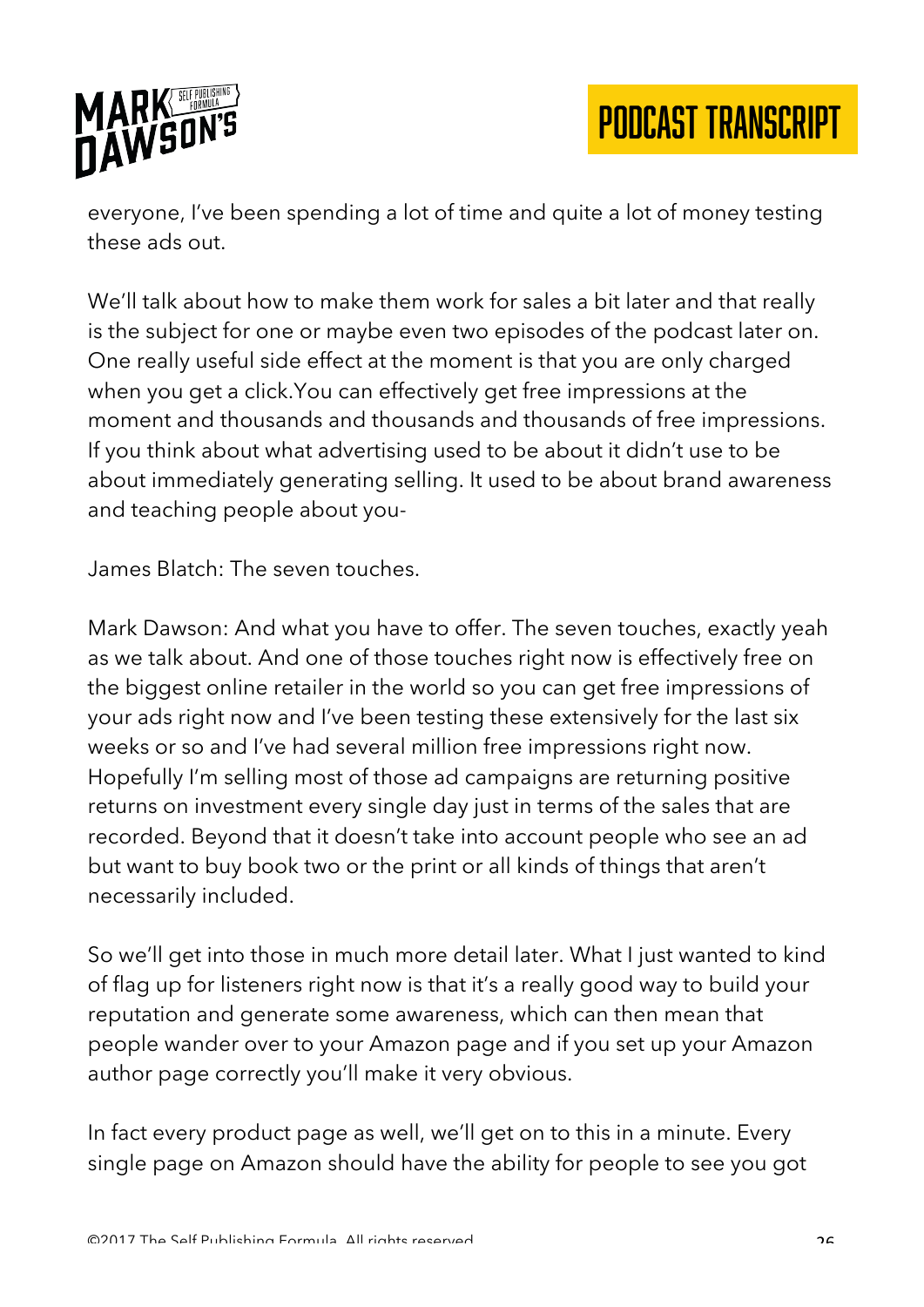

an offer and then a URL they can click over to go to your landing page and take you up on that offer.

James Blatch: Sorry, just to step you back a little bit for those of us who are unfamiliar with the Amazon ads platform at all.

Can you just give us a little overview? I mean where do they appear and what type of thing do you put in there that you can click on?

Mark Dawson: There are two kinds of ads. There are product display ads and sponsored keyword ads. Product display ads, for me, don't work at the moment so I wouldn't concentrate too much on those. Those appear on just beneath the buybacks on a book that you target.

So for me I might go for the new Night School is a new Reacher book. I would perhaps pay, this would be expensive to get on to this page, but I might say okay. Now the problem with that, I suspect this is why those ads aren't working so well is that people have already made the decision that they want to buy book A. If they hover their mouse over the buy button it's gonna take quite an offer for them to go, "Actually, I've never get this page. I've made the decision to buy it but I'm gonna change my mind right at the last moment. I'm actually gonna buy book B." So I don't think they work very well. I am testing them a lot but I'm not getting great results from them.

The other ads are called sponsored keyword ads. So if you are searching on Amazon and you searched for Make Me or Jack Reacher or Vince Flynn or whoever, because I've targeted a campaign that takes into account all kinds of different permutations of how you might be searching for those keywords. Provided that I win the auctions between all the authors who are bidding to be shown to the potential reader, my ads can appear in the search results and they can appear also on the product page as well. Those ads are working very well.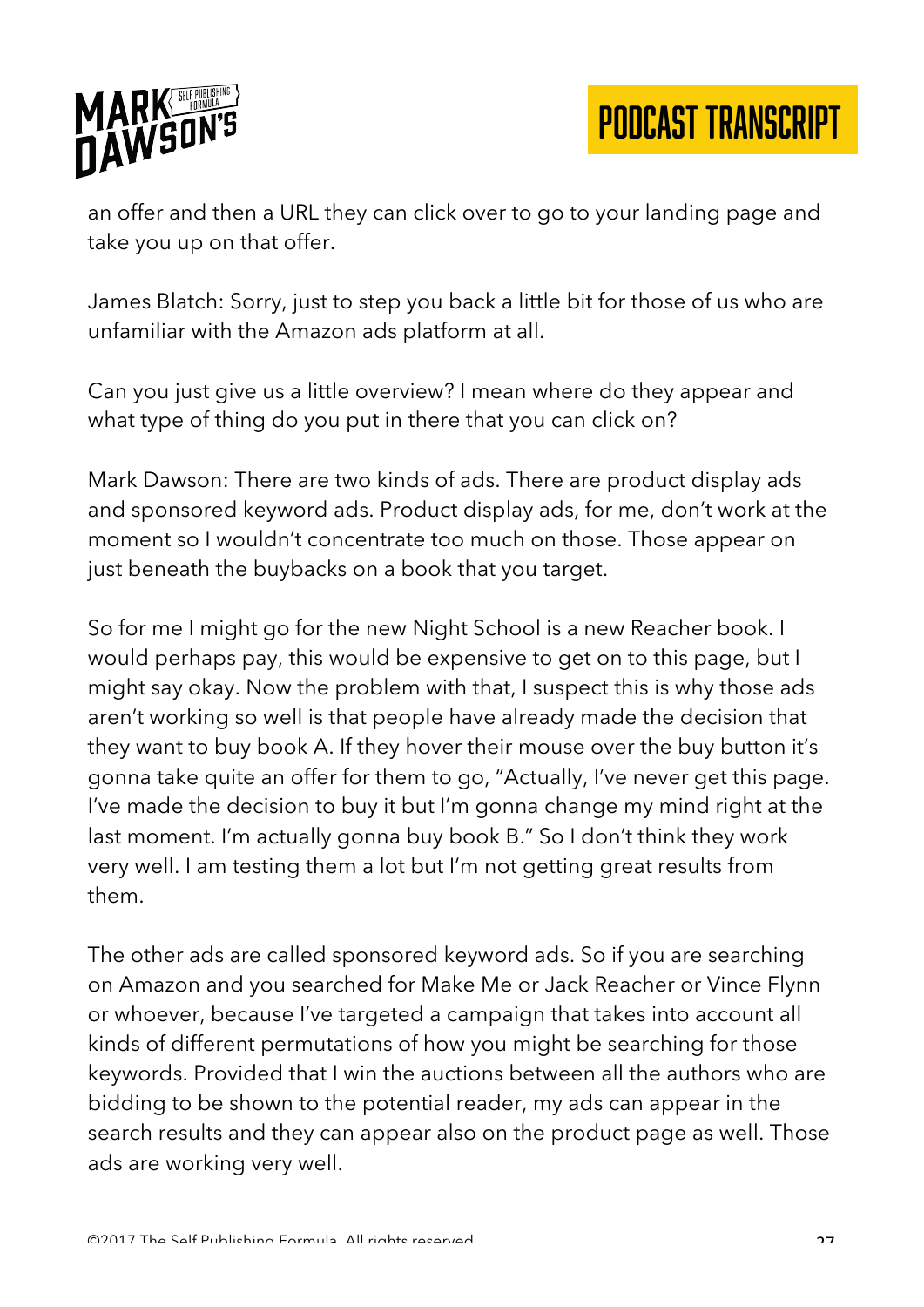

I'm seeing returns in investment. I think overall at the moment I've ran about 100%, so basically spend one get two in case people don't understand what return on investment means but believe me, when you get 100% return you should be investing all your money into those ads because they don't bring your money effectively.

James Blatch: A money machine.

Mark Dawson: Exactly, like an ATM. So those are working really well and the benefit, apart from the fact that you can and will get direct sales from those ads, is that you can also drive traffic to your relevant Amazon pages, which can then mean if you're smart you can send traffic to your landing page and get subscribers because the underpinning logic to all of this from my perspective is a subscriber is always going to be worth more to me than one single sale.

If I had the choice of you were looking for a book and you had the choice to buy The Cleaner, the first Milton book, or get The Cleaner for free because I know my books are quite hooky and once you get into them you'll probably buy another one and then you buy another one, I know that it makes more sense for me to give you that free one. Obviously now as you hear I'm standing on the street corner offering you gateway drugs because I know that you'll come back for that stuff, which I'll make you pay for later on.

So that's what I would say for Amazon as we will get into a lot more detail on that because I know the community is basically rabid right now for Amazon ads and we are gonna do a new module on Amazon ads in the new ads course that we're getting ready for March but they're pretty good right now. I think they could be really good as we push into the rest of 2017.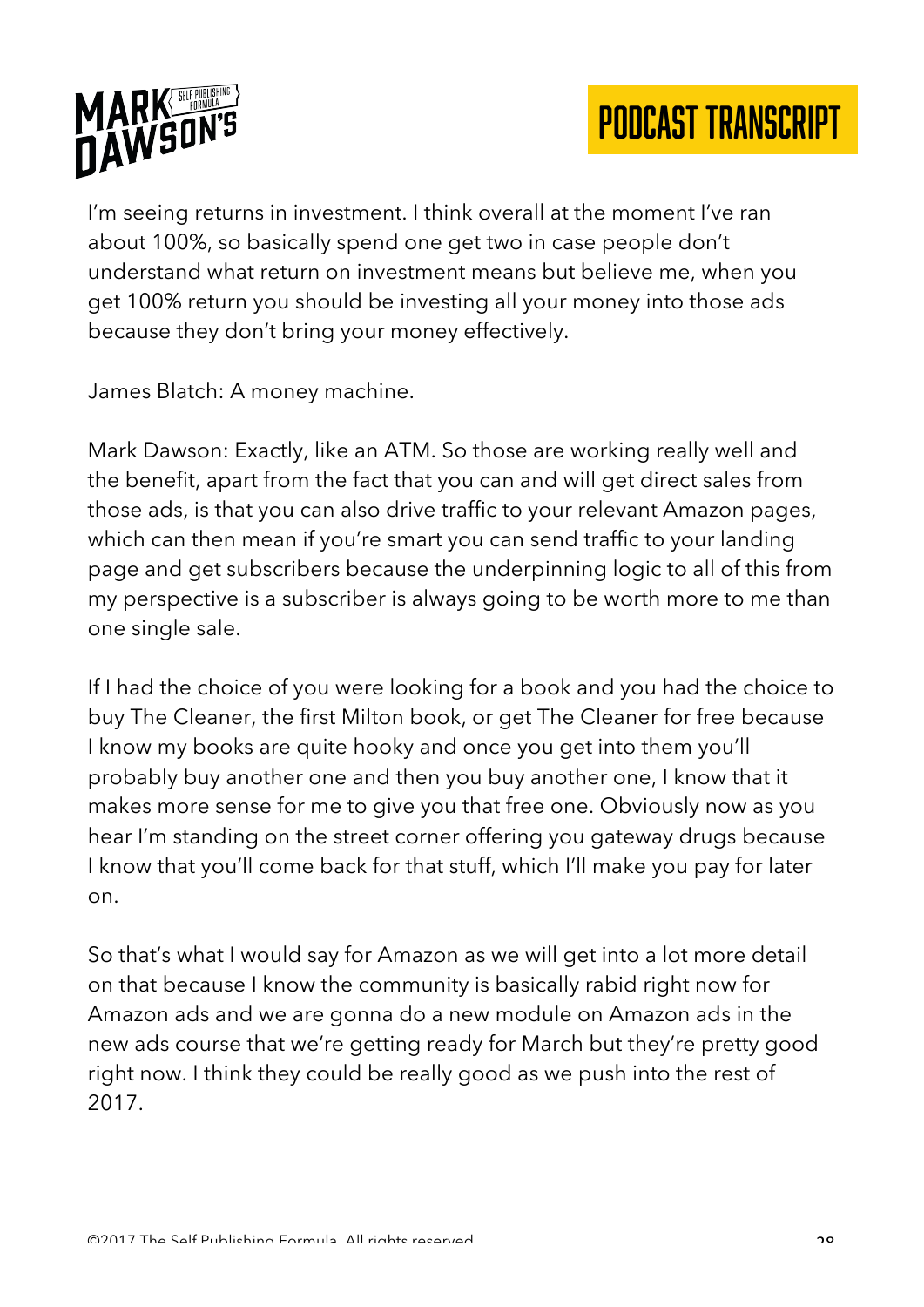

James Blatch: Yeah and we'll do our best to see if we can potentially at some point get Amazon on. The London Book Fair, quite a presence so I might if we can soften them up

Mark Dawson: No, no we're gonna get them on. They've already agreed. I've spoken to Amazon. We're gonna get the head of KDP is gonna come on.

Actually we'll probably get the cameras out and go down to London for that one. We can definitely ask questions about AMS.

So the other thing, and this is kinda topical. For those who watch it on YouTube let me just hold this up there. So what I'm just describe that for our listeners, it's BookBub. I've got a BookBub deal today on 'The Sword of God', that's the 5th Milton Book. Everyone knows about BookBub I'm not gonna go into details about why their featured deals are great, just take it from me if you haven't had one, they are great and you'll sell tons and tons and tons of books even at 99 cents. I used to make your money back and then some.

The other benefit that people don't always take advantage of with BookBub deal is that you are sending thousands of those emails. The one from my book today will go out to about a million people plus we have more than that now. So some of those people, a good number, will be curious enough to click onto my Amazon page to have a look at The Sword of God. Now most of them won't buy it but maybe one or two percent will buy it but of those 98% that don't buy it, if I make it really clear that they can also have a free book, they can get The Cleaner for free, they might go, especially because they're bargain hunters. They're on BookBub because they like deals. They like good offers. They might well go, "Well actually he's offering me this one for free. I won't download that one but I will get that free book." Sometimes you'll get people doing both. Quite often they'll go, "Actually that's 99 cents, I'll get that. What the hell, I'll also get the free book too." So when I do BookBub deals typically when I optimize it properly you can look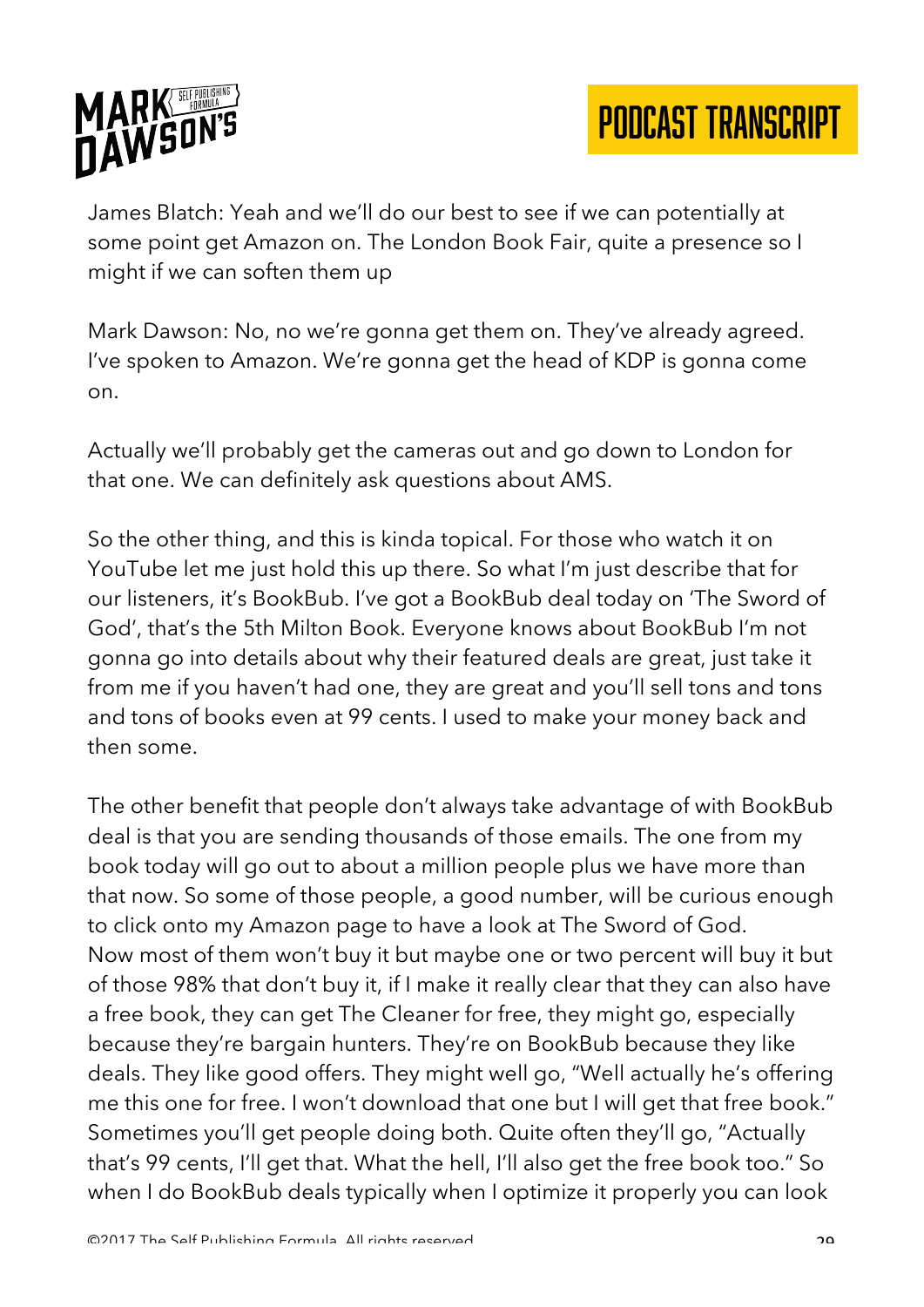

to add several hundred subscribers on the day of a deal. I'll know tomorrow and maybe I'll mention it next week if I remember but I would expect 150, 200 subscribers as a result of that message being amplified across BookBub's subscribers.

My best every day I had 600 subscribers on a BookBub deal solely down to that. So that's something. I mean BookBub deals are hard to get. All the other ones that we've mentioned you can do them right now. You don't need to get anyone's approval, you can just do it.

BookBub you need to persuade them to take you but once you have been accepted and more and more people are getting accepted now I'm seeing a lot of people who haven't had them before are getting in now. You want to maximize the effect of that promotion. That's a really good way to do it.

James Blatch: Yeah. So it's another reason for keeping that Amazon author page as optimized as possible. I mean that to me, Mark, from my point of view is a lesson in itself in it's own rights. Optimizing that Amazon author page. We could perhaps do a detailed session of optimizing various places in a little bit more detail than we've done and not just for mainly the signups but for presence for part of those seven touches of looking professional, all the rest of it. So much we can do.

Okay I think we've spoken for coming up to an hour now on the paid platform and although our voices are lovely, there's probably a limit to which people are gonna get that amount of information verbally. So I think we're probably gonna draw this one to a close.

We have a final episode on mailing lists next week. We want these to be value packed but this is a stand alone mini series within it but mainly this is such an important part. It's something we're always gonna come back to and as a result of this overview series, the three episodes, we're starting to pick up these more detailed interviews.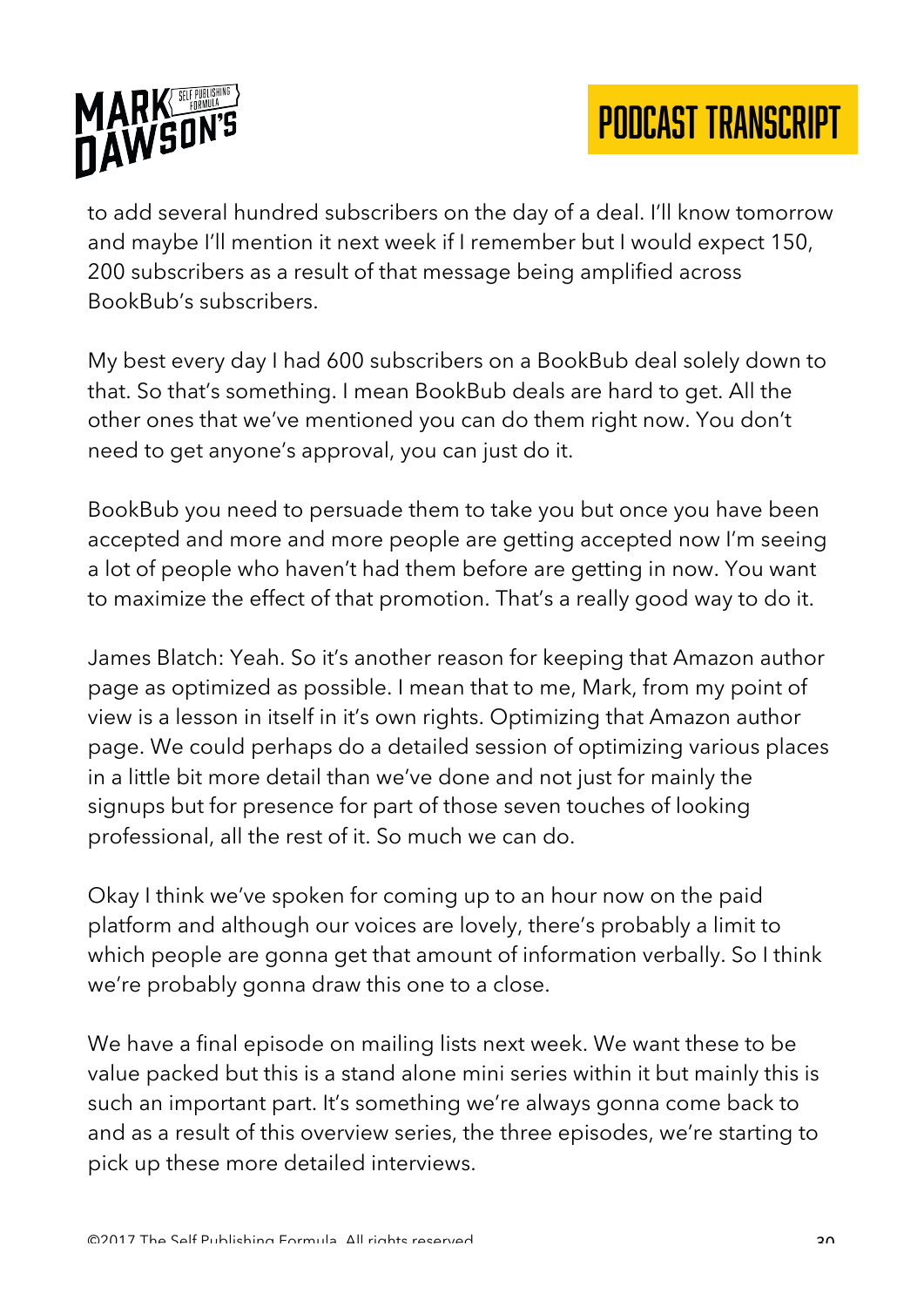



For instance the one I just mentioned let's do an episode on optimizing pages. Let's put that in the diary because I would really benefit from that and I know others listening I'm sure would as well.

We're going to have the organic Twitter platform coming up and we will bring a interview coming up and we will also feed in all the little bits of detail like Amazon, etc. and BookBub who's been on before will come on again I'm sure for us in the future.

Good. Okay, so you haven't actually sent me a specific task for this week. I'm not going to use paid advertising, it's not right for me at this stage. I need to write. I mean obviously I tucked myself away this morning and did a couple of hours but that's my big focus at the moment is writing and I don't know if you've listened yet but we've got my editor.

My blog post is going up this week I should say, finally. So that's blog post number three, which has been a real hiatus during our course launch. I'm sorry about that but blog post number three has gone up and you can find that on selfpublishingformula.com and there's gonna be some more blog posts about the writing process that I'm going through at the moment and I'll bring you up to date on that when I finally get there and yeah, I think that's it. Is that it?

Mark Dawson: That's it, yeah. My voice is going. So I hope that was useful. There's plenty more stuff we can cover and next week we will have an interview with InstaFreebie and hopefully a bit of interesting news that will enable us to help others to maximize the effect of their InstaFreebie deals so that's all happening next week.

James Blatch: Absolutely. Okay, show notes available at selfpublishingformula.com. You can email us podcast@selfpublishingformula.com and join our Facebook group. You can find the links on our home page. Thank you so much for listening. Have